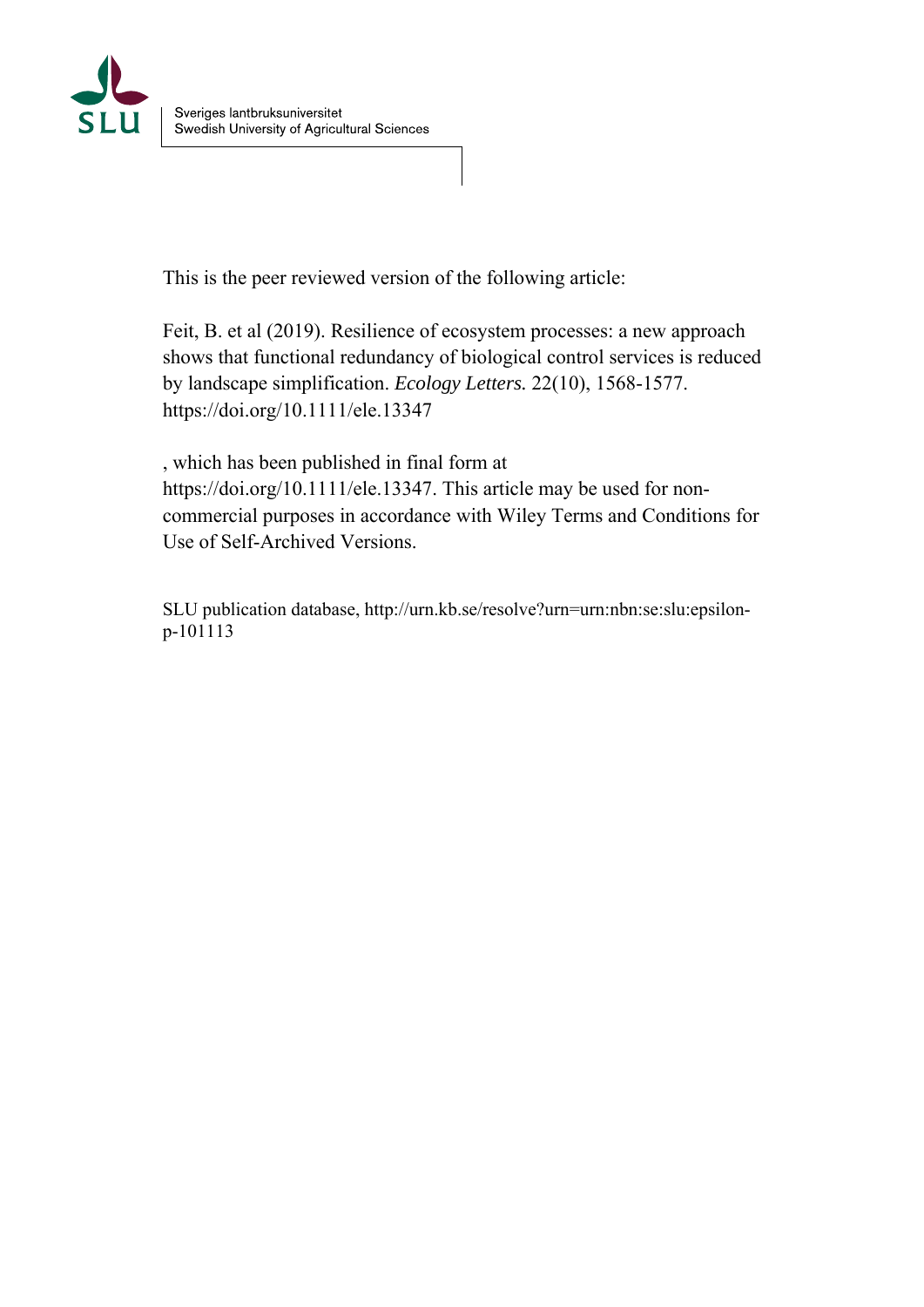| $\mathbf{1}$   |                                                                                                                         |
|----------------|-------------------------------------------------------------------------------------------------------------------------|
| $\overline{2}$ | Resilience of ecosystem processes: a new approach shows that functional redundancy of                                   |
| 3              | biological control services is reduced by landscape simplification                                                      |
| 4              |                                                                                                                         |
| 5              |                                                                                                                         |
| 6              | Benjamin Feit <sup>1*</sup> , Nico Blüthgen <sup>2</sup> , Michael Traugott <sup>3</sup> , Mattias Jonsson <sup>1</sup> |
| 7              |                                                                                                                         |
| 8              | <sup>1</sup> Department of Ecology, Swedish University of Agricultural Sciences, Uppsala, Sweden                        |
| 9              | <sup>2</sup> Ecological Networks, Department of Biology, Technical University of Darmstadt,                             |
| 10             | Darmstadt, Germany                                                                                                      |
| 11             | <sup>3</sup> Institute of Ecology, University of Innsbruck, Innsbruck, Austria                                          |
| 12             |                                                                                                                         |
| 13             | *Corresponding author: Benjamin Feit                                                                                    |
| 14             | Department of Ecology, Swedish University of Agricultural Sciences, PO Box 7044, SE-                                    |
| 15             | 75007 Uppsala                                                                                                           |
| 16             | benjamin.feit@slu.se                                                                                                    |
| 17             | +46 702 875 059                                                                                                         |
| 18             |                                                                                                                         |
| 19             |                                                                                                                         |
| 20             | <b>Type of article: Letter</b>                                                                                          |
| 21             | Running title: Functional redundancy in ecosystem processes                                                             |
| 22             |                                                                                                                         |
| 23             | Word count: abstract (150), main text (4196); 55 references, 4 figures, 2 tables                                        |
| 24             |                                                                                                                         |
| 25             | Key words: agricultural intensification; biological pest control; ecosystem service;                                    |
| 26             | ecosystem function; exponential Shannon entropy; pest; predator; land use; resilience                                   |
| 27             |                                                                                                                         |
| 28             | Author contributions: BF, NB and MJ designed the research. MJ and MT collected the data.                                |
| 29             | BF analysed the data and wrote the manuscript. All authors contributed substantially to                                 |
| 30             | revisions.                                                                                                              |
| 31             |                                                                                                                         |
| 32             | Data accessibility statement: Upon acceptance of the manuscript for publication, all data                               |
| 33             | will be archived at the public data repository Figshare.                                                                |
| 34             |                                                                                                                         |
| 35             |                                                                                                                         |
|                |                                                                                                                         |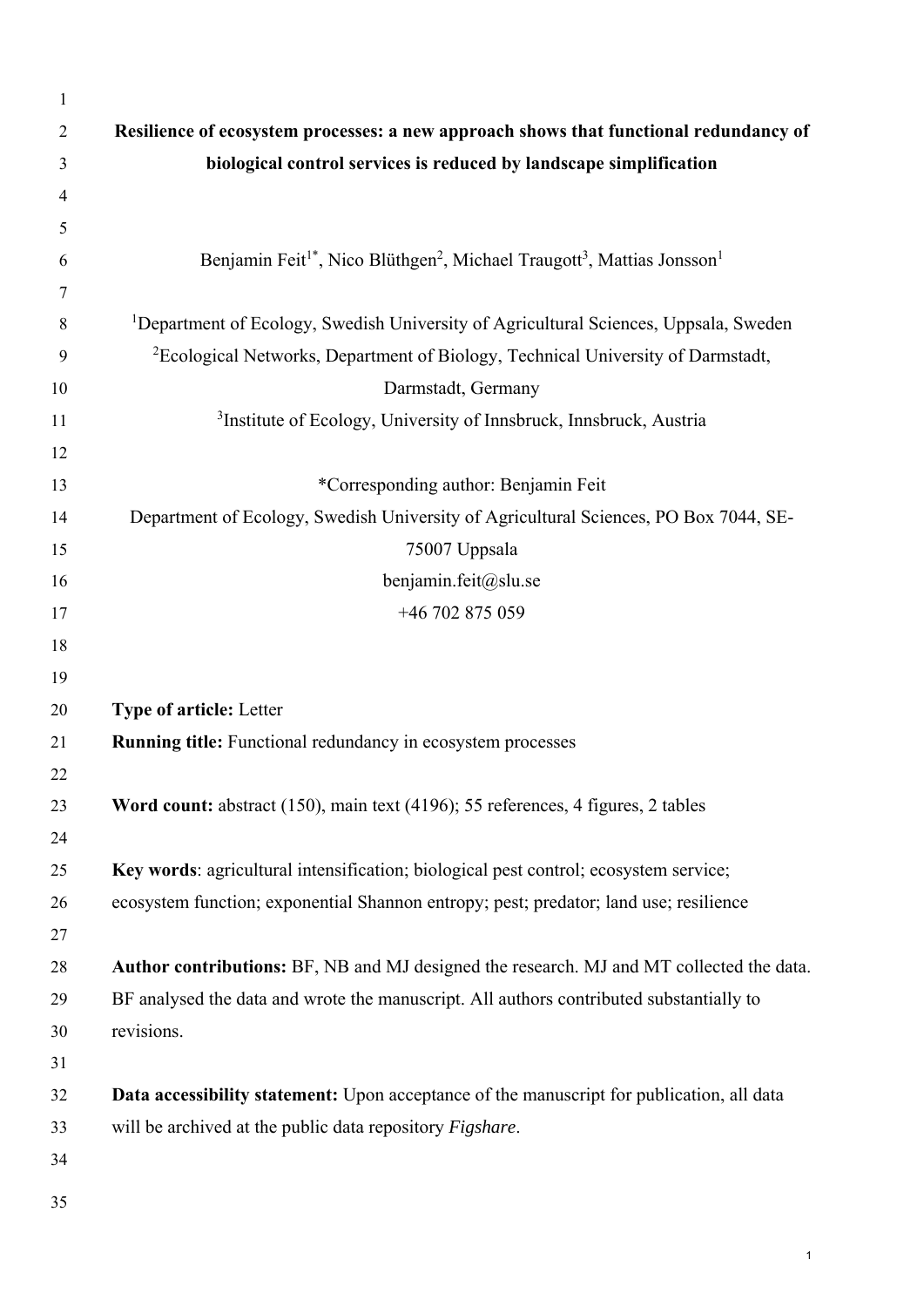# 36 **ABSTRACT**

| 38 | Functional redundancy can increase the resilience of ecosystem processes by providing             |
|----|---------------------------------------------------------------------------------------------------|
| 39 | insurance against species loss and the effects of abundance fluctuations. However, due to the     |
| 40 | difficulty of assessing individual species' contributions and the lack of a metric allowing for a |
| 41 | quantification of redundancy within communities, few attempts have been made to estimate          |
| 42 | redundancy for individual ecosystem processes. We present a new method linking interaction        |
| 43 | metrics with metabolic theory that allows for a quantification of redundancy at the level of      |
| 44 | ecosystem processes. Using this approach, redundancy in the predation on aphids and other         |
| 45 | prey by natural enemies across a landscape heterogeneity gradient was estimated. Functional       |
| 46 | redundancy of predators was high in heterogeneous landscapes, low in homogeneous                  |
| 47 | landscapes, and scaled with predator specialisation. Our approach allows quantifying              |
| 48 | functional redundancy within communities and can be used to assess the role of functional         |
| 49 | redundancy across a wide variety of ecosystem processes and environmental factors.                |
| 50 |                                                                                                   |
| 51 |                                                                                                   |
| 52 |                                                                                                   |
| 53 |                                                                                                   |
| 54 |                                                                                                   |
| 55 |                                                                                                   |
| 56 |                                                                                                   |
| 57 |                                                                                                   |
| 58 |                                                                                                   |
| 59 |                                                                                                   |
| 60 |                                                                                                   |
| 61 |                                                                                                   |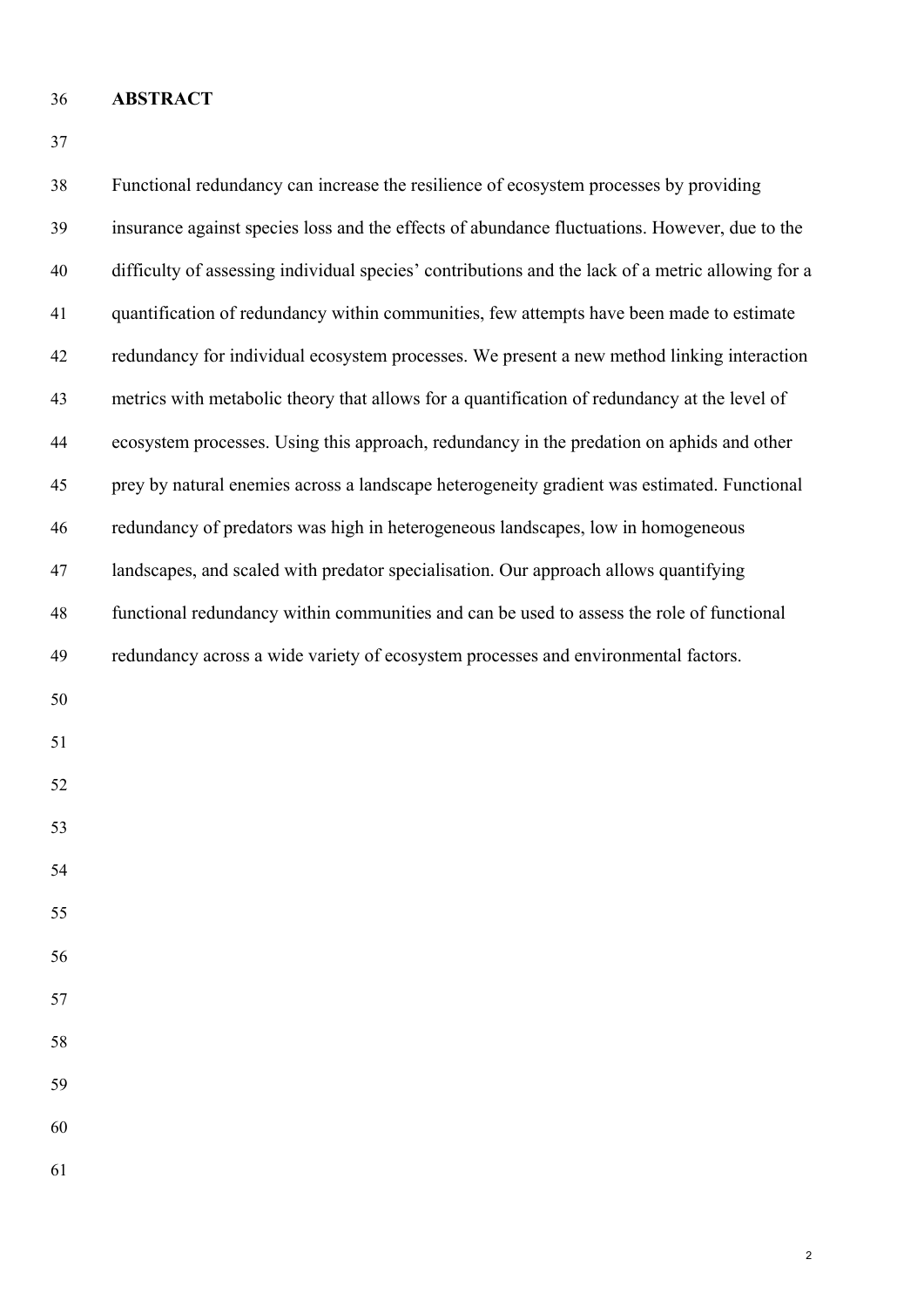# 62 **INTRODUCTION**

63

| 64 | Biodiversity underpins vital ecosystem functions such as primary production and nutrient         |
|----|--------------------------------------------------------------------------------------------------|
| 65 | cycling as well as ecosystem services that directly benefit humans such as biological pest       |
| 66 | control and pollination, from here on collectively referred to as ecosystem processes (Isbell et |
| 67 | al. 2011; Cardinale et al. 2012; Gamfeldt et al. 2013; Greenop et al. 2018). Taxonomic           |
| 68 | diversity has traditionally been used to assess or infer relationships with ecosystem processes  |
| 69 | (Cadotte et al. 2011; Gagic et al. 2015). However, in recent years it has become evident that    |
| 70 | biodiversity effects on ecosystem processes are not sufficiently explained by taxonomic          |
| 71 | diversity but often depend on the diversity of functional traits among species (McGill et al.    |
| 72 | 2006; Cadotte et al. 2011; Gagic et al. 2015). In particular, functional redundancy, the         |
| 73 | diversity of functionally equivalent species, can have stabilizing effects on ecosystem          |
| 74 | processes by enabling a functional group to compensate for the loss of species (insurance        |
| 75 | hypothesis) and by dampening the effects of individual species fluctuations (portfolio effect)   |
| 76 | (Rosenfeld 2002; Hooper et al. 2005). In theory, greater functional redundancy will thus lead    |
| 77 | to greater resilience of ecosystem processes to environmental stressors as long as the           |
| 78 | functionally redundant species responds differently to environmental conditions. This            |
| 79 | response diversity depends, for example, on a species' climatic niche or its requirements for    |
| 80 | resources (Elmqvist et al. 2003; Mori et al. 2013; Kühsel & Blüthgen 2015). Therefore, a         |
| 81 | greater degree of functional redundancy within a group can ensure a higher probability that at   |
| 82 | least some species continue to provide an ecosystem process when the contribution of others      |
| 83 | is lost or reduced (McNaughton 1977; Hooper et al. 2005; Blüthgen & Klein 2011; Thibaut &        |
| 84 | Connolly 2013).                                                                                  |
|    |                                                                                                  |

85

86 The diversity–stability relationship and the effect of functional redundancy has mostly been 87 studied for entire communities (Albrecht *et al.* 2013; Pillar *et al.* 2013; Peralta *et al.* 2014;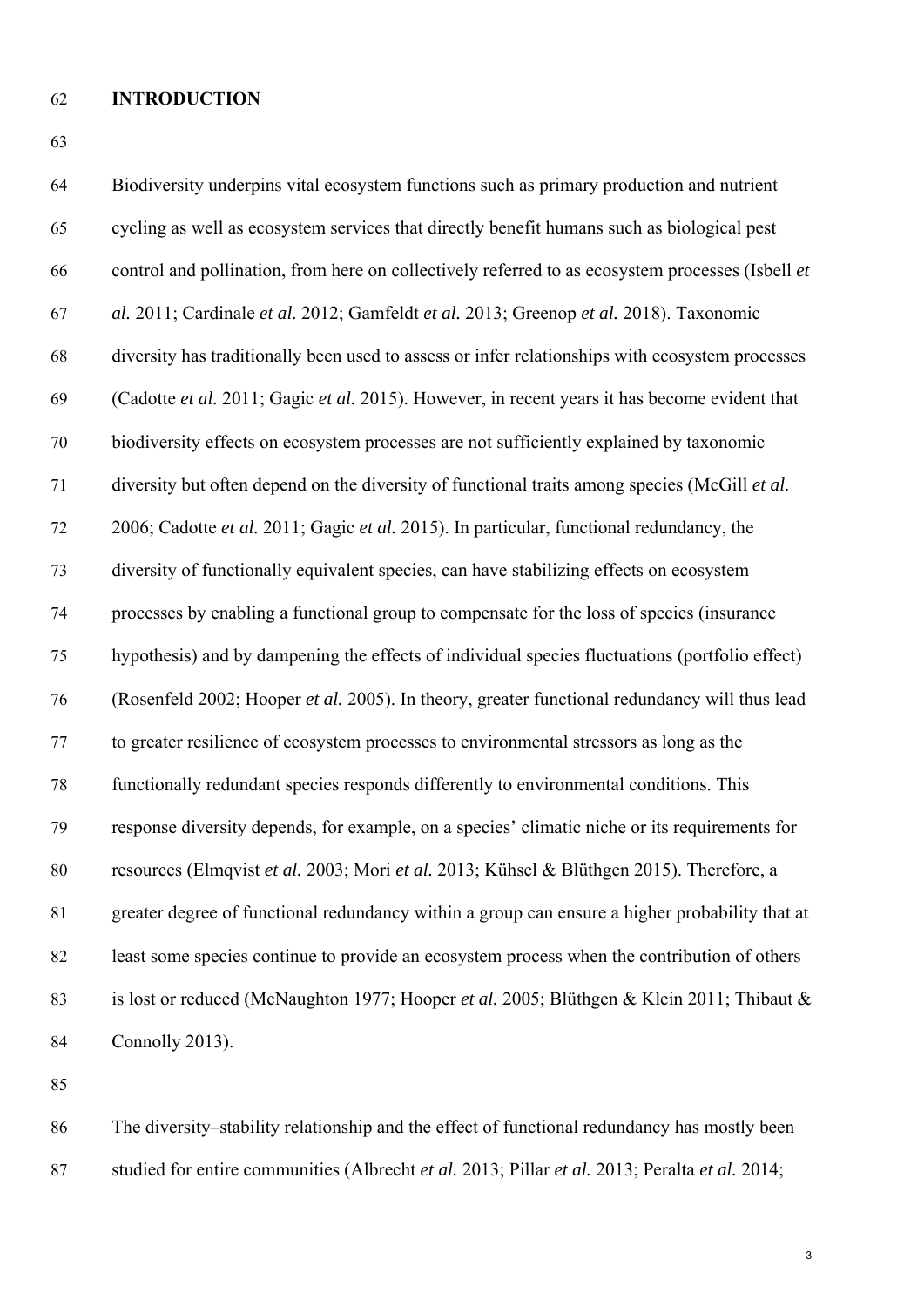| $88\,$ | Sanders et al. 2018). Metrics used in these studies quantified functional redundancy at the         |
|--------|-----------------------------------------------------------------------------------------------------|
| 89     | level of an entire functional group, typically encompassing a combination of multiple traits or     |
| 90     | functions for each species. For instance, Pillar et al. (2013) used twelve traits linked to         |
| 91     | grazing intensity to quantify the level of functional redundancy in grassland communities,          |
| 92     | Peralta et al. (2014) reported stabilizing effects of functional redundancy among parasitoids       |
| 93     | on community-wide parasitism rates. However, there have so far been few attempts to assess          |
| 94     | functional redundancy of specific ecosystem processes, e.g. targeting predation of a specific       |
| 95     | prey or pollination of a specific plant. This is both because of the difficulty of assessing the    |
| 96     | contribution of different species to a process and the lack of a metric that allows for a           |
| 97     | quantification of functional redundancy within communities. Such a metric of functional             |
| 98     | redundancy of specific ecosystem processes needs to be based on the diversity of process-           |
| 99     | specific functional niches of individual species within a community, i.e. the relative              |
|        |                                                                                                     |
| 100    | contribution of each species to the provision of an ecosystem process.                              |
| 101    |                                                                                                     |
| 102    | Equivalent to the concept of the ecological niche, a species' functional niche depends on           |
| 103    | species-specific traits related to the process of interest such as <i>per capita</i> consumption or |
| 104    | pollination rates. Consequently, the potential of one species to compensate for the functional      |
| 105    | loss of another is dependent on the degree of overlap in functional niches between them (i.e.,      |
| 106    | how similar they are in their ability to provide a specific ecosystem process) (Rosenfeld           |
| 107    | 2002; Blüthgen & Klein 2011). The sum of functional niche overlap within a functional               |
| 108    | group can be quantified as the degree of functional redundancy under current environmental          |
| 109    | conditions (Rosenfeld 2002; Tylianakis et al. 2010; Kaiser-Bunbury et al. 2017).                    |
| 110    |                                                                                                     |
| 111    | Biological pest control, the regulation of pest species by naturally occurring predators,           |

- 112 parasitoids and pathogens, is one of the ecosystem services considered essential for
- 113 sustainable agricultural production (Östman *et al.* 2003; Letourneau *et al.* 2009; Jonsson *et al.*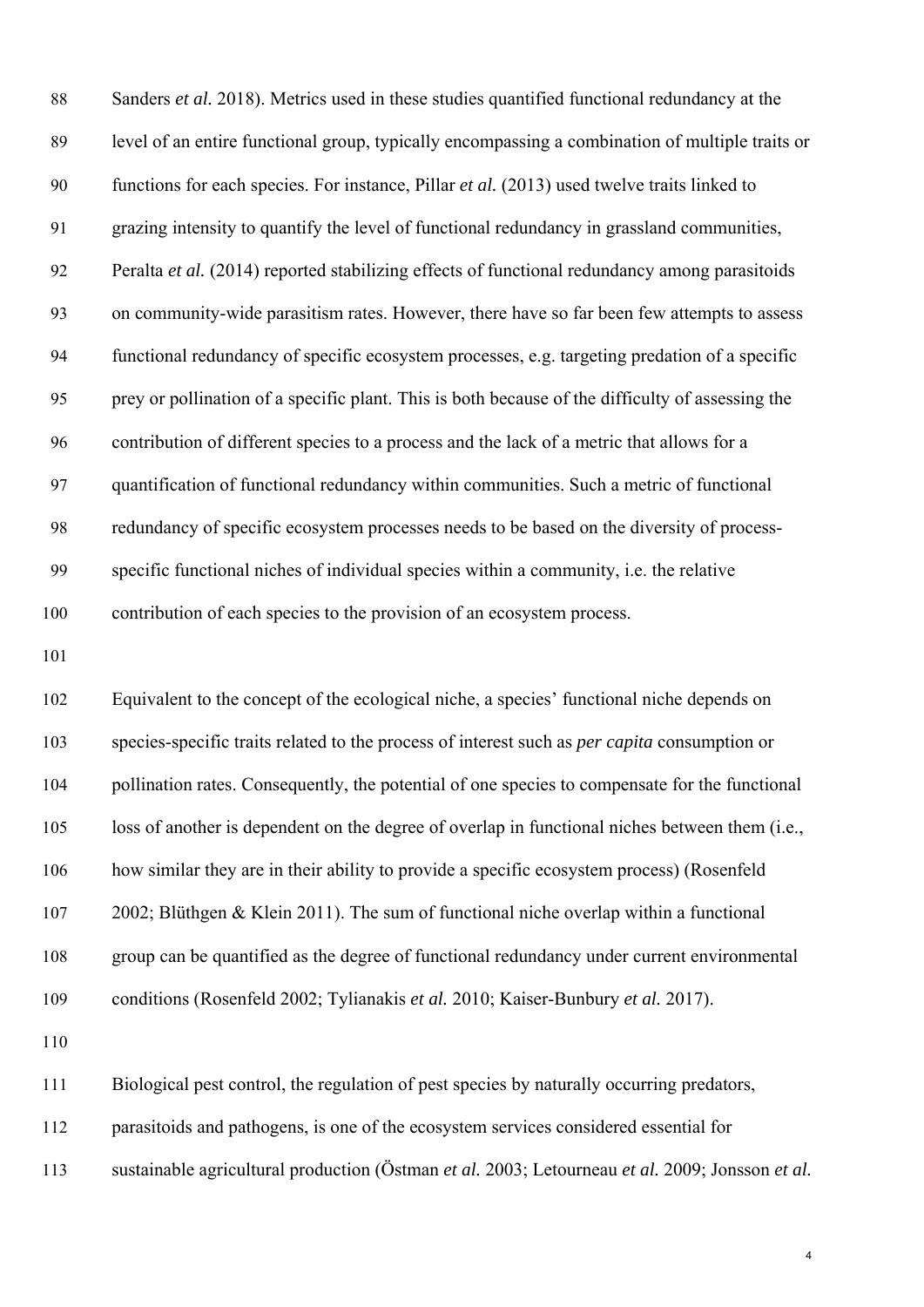114 2014). It is assumed that pest problems will increase in many parts of the world due to 115 climate change, as pest species might be able to complete more generations within a season 116 and new species are likely to colonize new regions (Cannon 1998; Zhu *et al.* 2017). At the 117 same time, the intensification of agriculture, particularly at the landscape level where a 118 spatial expansion of fields is realized at the expense of natural and semi-natural habitats, can 119 reduce the abundance and diversity of natural enemies and the efficiency of biological pest 120 control services (Rusch *et al.* 2013, 2016; Jonsson *et al.* 2014; but see Karp *et al.* 2018). To 121 date, the majority of investigations of the effects of the simplification of agricultural 122 landscapes on biological pest control have focused on immediate impacts on the efficiency of 123 pest control services (Letourneau *et al.* 2009). In contrast, the level of functional niche 124 overlap in biological pest control systems that would allow predictions about their long-term 125 stability remains largely unexplored with the exception of a small number of studies reporting 126 greater temporal stability in parasitism rates with increased parasitoid species richness 127 (Tylianakis *et al.* 2006; Veddeler *et al.* 2010; Macfadyen *et al.* 2011). As a consequence, 128 predictions about long-term effects of landscape simplification on the stability of biological 129 control through time and the potential to respond to possible increases in pest abundance in 130 the future remain difficult (Tscharntke *et. al.* 2008; Gurr et al. 2017). 131 132 Here, we present a method to quantify the level of functional redundancy for individual 133 ecosystem processes within functional groups. We exemplify the approach by estimating

134 redundancy in the mortality risk of aphids and six other prey groups varying in their level of 135 predator specialisation to biocontrol agents in barley fields across a gradient of landscape 136 simplification. While previous approaches used abundance or interaction frequency to weight 137 different interaction partners for functional redundancy (e.g., Albrecht *et al.* 2013; Kaiser-

138 Bunbury & Blüthgen 2015), our method provides a link between these interaction metrics and

139 metabolic theory that aims to improve the accuracy and reliability of redundancy measures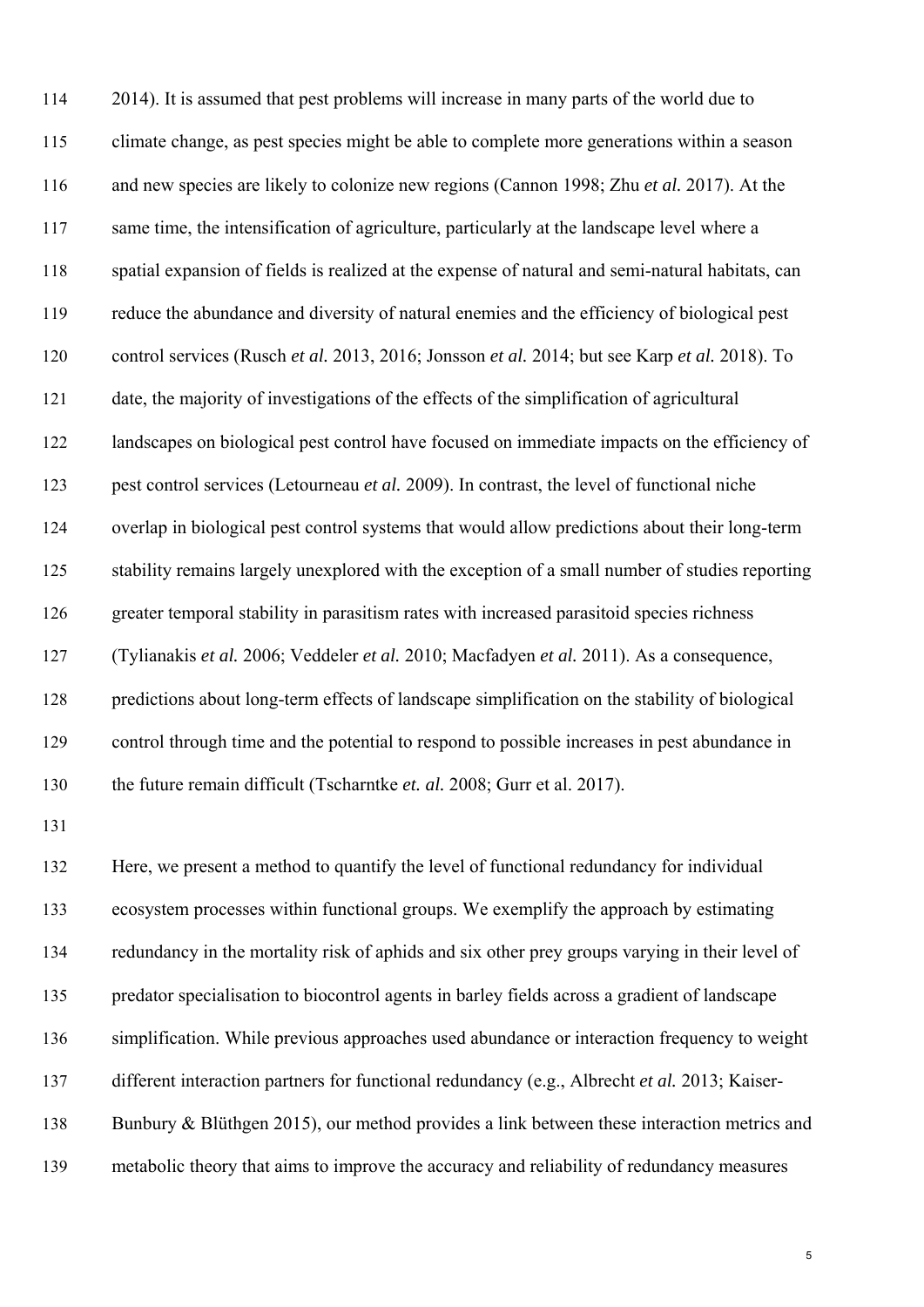| 140 | (Brose et al. 2008; Perović et al. 2018). To achieve this, we combined data collected on the      |
|-----|---------------------------------------------------------------------------------------------------|
| 141 | gut content of field-sampled predators (based on molecular gut content analysis, MGCA)            |
| 142 | with predator abundance data (activity density in pitfall traps) and their estimated metabolic    |
| 143 | rate. Using this approach, we estimated the mortality risk of Bird cherry-oat aphids              |
| 144 | (Rhopalosiphum padi), the most important agricultural pest in our study system, and               |
| 145 | quantified the level of functional redundancy of aphid predation as the diversity in mortality    |
| 146 | risk of aphids to each predator calculated as the exponential of the Shannon entropy $(e^H)$ . We |
| 147 | then tested whether agricultural intensification is affecting the potential resilience of         |
| 148 | biological pest control to future changes in environmental conditions by comparing the level      |
| 149 | of functional redundancy of predation on aphids across landscapes of different levels of          |
| 150 | intensification. In addition, using the same approach as for predation on aphids, we quantified   |
| 151 | the level of functional redundancy of predation on six other prey groups to explore the           |
| 152 | relationship between our metric of functional redundancy and 'classic' taxonomic                  |
| 153 | biodiversity along a gradient of predator specialisation.                                         |
| 154 |                                                                                                   |
| 155 | <b>MATERIAL AND METHODS</b>                                                                       |
| 156 |                                                                                                   |
| 157 | <b>Study location and period</b>                                                                  |
| 158 |                                                                                                   |
| 159 | The study was conducted in spring barley fields surrounding the city of Uppsala (59.8° N,         |
| 160 | 17.6° E), south-central Sweden, from the end of May until the beginning of July 2011. We          |

161 selected 10 fields with five under conventional management and five managed organically for

- 162 a minimum consecutive period of ten years. Fields were arranged in pairs (i.e., one
- 163 conventionally and one organically managed field) with a mean distance of 1.6 km (ranging
- 164 from 1.1 to 2.2 km) within each pair. Conventional farming of spring barley in the study
- 165 region are of comparatively low intensity and differences between conventional and organic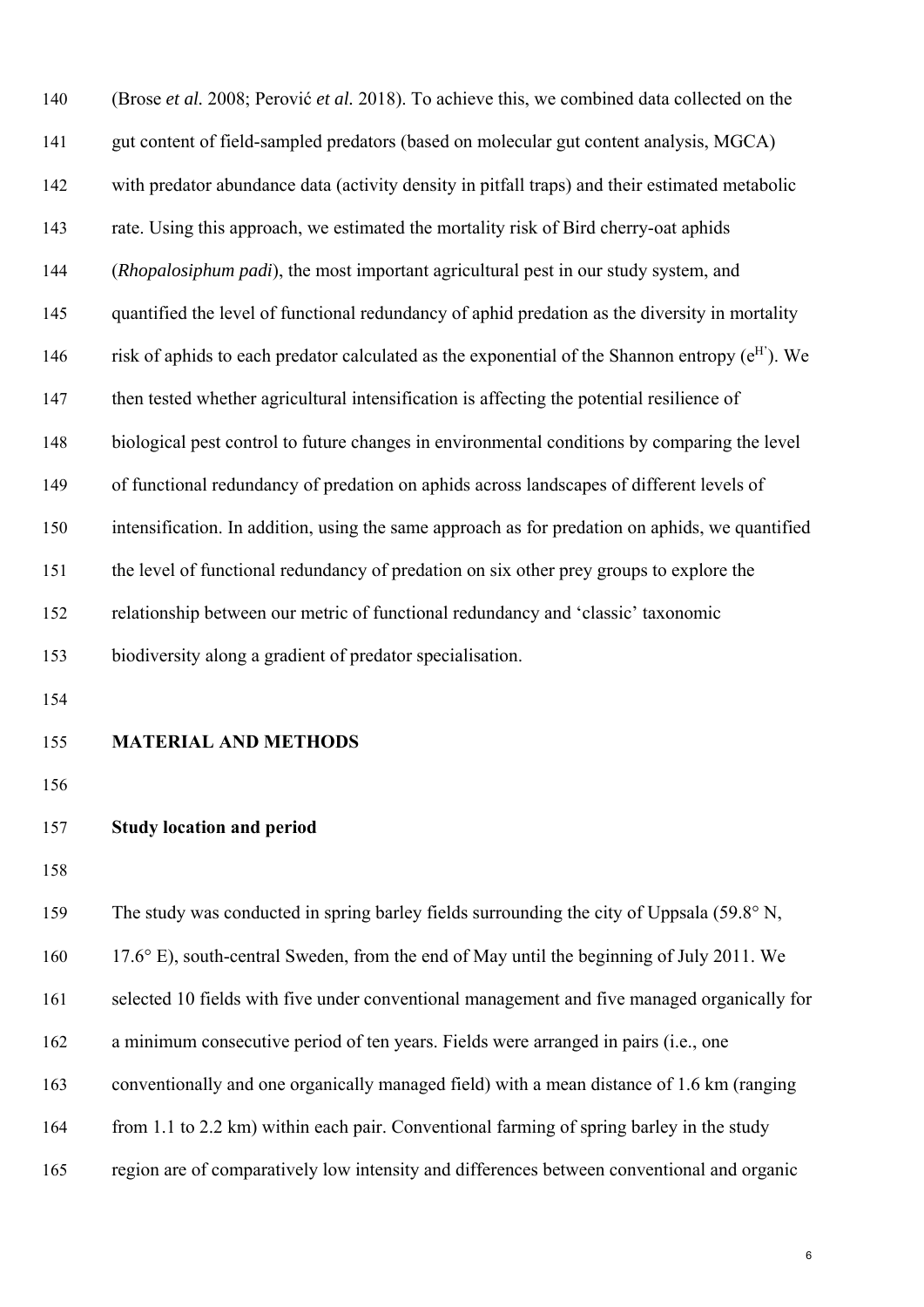| 166 | farming methods mainly reside in the use of herbicides and inorganic fertilizers on              |
|-----|--------------------------------------------------------------------------------------------------|
| 167 | conventionally managed fields whereas there is only a limited application of insecticides.       |
| 168 | Previous studies have indicated that differing farming systems did not affect abundances         |
| 169 | (Weibull et al. 2003) and had only a minimal effect on the food web structure of the same        |
| 170 | community of generalist predators as used in our study (Roubinet et al. 2017). Fields were       |
| 171 | selected along a gradient of landscape heterogeneity, ranging from highly homogeneous            |
| 172 | landscapes (i.e., landscapes with only a limited availability of semi-natural habitat) to highly |
| 173 | heterogeneous landscapes (i.e., landscapes with a high availability, and variety, of semi-       |
| 174 | natural habitat). All field sampling was carried over a total of four weeks covering the two     |
| 175 | most critical periods for biological control of R. padi (Chiverton 1987): the colonization       |
| 176 | phase during the barley tillering stage (weeks 22 and 23) and a phase of population build-up     |
| 177 | during the barley stem extension and heading stage (weeks 25 and 26).                            |
| 178 |                                                                                                  |
| 179 | <b>Sampling of predator abundance</b>                                                            |
| 180 |                                                                                                  |
| 181 | Sampling in each field was conducted along a 100-m transect located approximately 20 m           |
| 182 | from, and in parallel with, one randomly selected field margin. We measured the activity         |
| 183 | density of two taxonomic groups of ground-dwelling arthropod predators, spiders (Araneae:        |
| 184 | Linyphiidae and Lycosidae) and carabid beetles (Coleoptera: Carabidae) using wet pitfall         |
| 185 | traps. We placed six pitfall traps (11.5 cm diameter $\times$ 11 cm depth; Noax Lab, Farsta,     |
| 186 | Sweden) at equal distances along the 100 m transect. Pitfall traps were filled with water and a  |
| 187 | small quantity of detergent (Yes, Procter & Gamble, Stockholm, Sweden). Traps were open          |
| 188 | for the entire sampling period and emptied weekly.                                               |
| 189 |                                                                                                  |
| 190 | Specimen collection for molecular gut content analysis                                           |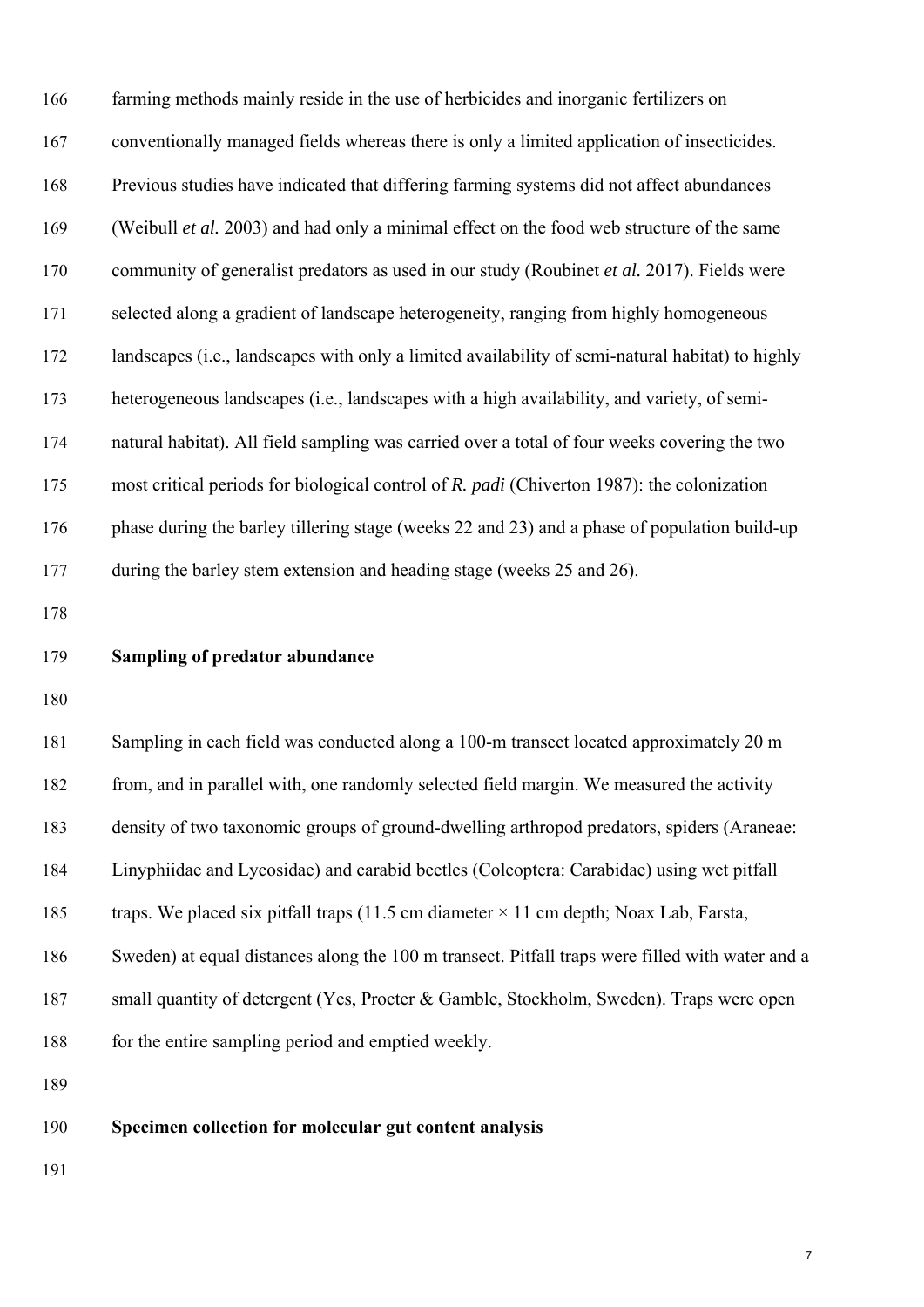192 Depending on predator abundance in the respective field, we placed  $12 - 35$  dry pitfall traps 193 (11.5 cm diameter  $\times$  11 cm depth) evenly along each transect. The number of pitfall traps 194 per transect was adjusted depending on initial trapping success rates to achieve a 195 reasonable sample size of each target predator. Dry pitfall traps were open for one 24 h 196 period during each of the four weeks. We placed clay balls (Weibulls, Åby, Sweden) as 197 refugia in the traps to minimize the likelihood of predation events (Sunderland et al. 2005, 198 King et al. 2008). Upon emptying the traps, all predators were placed in separate 1.5 ml 199 microtubes (Sarstedt, Nümbrecht, Germany), frozen on dry ice, and stored at -80°C until 200 subsequent identification and DNA extraction. Because not every specimen collection event 201 resulted in the collection of a sufficient number of individuals of each predator species for 202 subsequent gut content identification, ten data points were omitted from the analysis.

203

#### 204 **Molecular gut content analysis**

205

206 Following morphological species identification, each sample was subjected to whole-body 207 DNA extraction and processed using previously established DNA-based molecular gut-208 content multiplex PCR assays (Staudacher *et al.* 2016) (for sampling and bioassay specificity, 209 material description and measures taken to prevent DNA contamination, see Roubinet *et al.* 210 2017). We processed 4,493 specimens belonging to 20 species of ground-dwelling spiders 211 and 15 species of carabid beetles. Molecular assays provided presence/absence-data in each 212 predator gut for the most abundant, and important, extraguild prey groups for generalist 213 predators in cereal crops of Northern and Central Europe (Toft & Bilde 2002): bird cherry-oat 214 aphid (*R. padi*), true flies (Diptera), thrips (Thysanoptera), earthworms (Lumbricidae) and 215 springtails (Collembola). In addition, the predators were tested for nine taxa of intraguild 216 prey: seven-spot ladybird (*Coccinella septempunctata*), lacewings (Chrysopidae), sheet-web 217 spiders (Linyphiidae), wolf spiders (Lycosidae), other spiders, and four ground beetles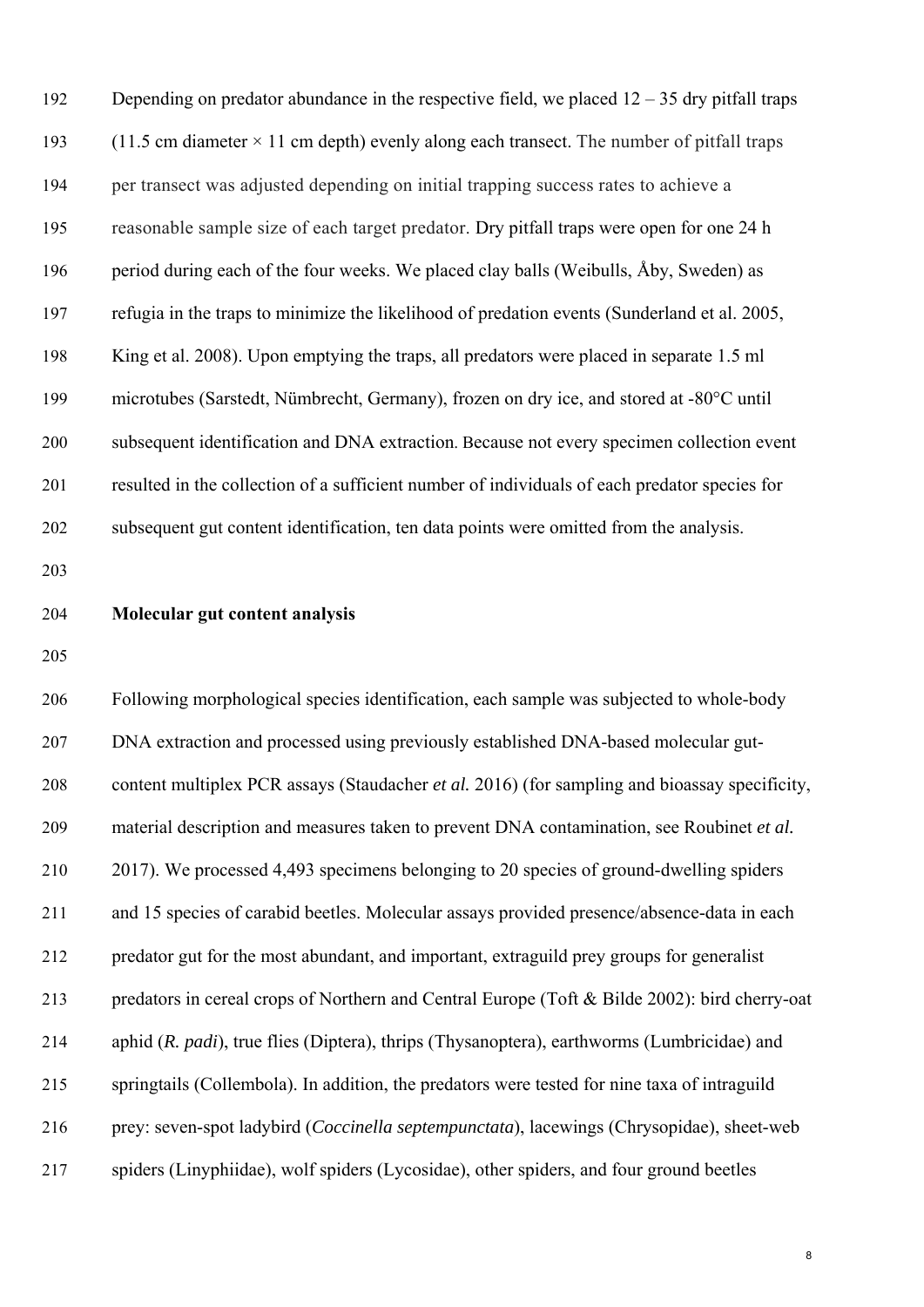218 (*Bembidion* spp., *Harpalus* spp., *Poecilus* spp., and *Pterostichus* spp.). A detailed analysis of 219 the whole food web based on this analysis can be found in Roubinet *et al.* (2018). Here, we 220 focus on predation on the seven most frequently detected prey groups in the food web: bird 221 cherry-oat aphids, springtails, earthworms, true flies, seven-spot ladybirds, sheet-web spiders 222 and *Bembidion* spp.

- 223
- 

## 224 **Functional redundancy of predation**

225

226 We defined functional redundancy of predation as the diversity in the mortality risk for prey 227 among predator species within the predator community. It is thus dependent on the predation 228 pressure exerted by individual predators. The predator-specific predation pressure is a 229 function of the respective predator's probability of feeding on a specific prey species, its 230 feeding rate, and abundance. We calculated the probability of predation by any given 231 predator in the predator community during each week of survey in each field using the 232 presence/absence-data derived from MGCA. Because energy requirements are an important 233 factor contributing to the intensity and frequency of predation events (Brose *et al.* 2008; 234 Thompson *et al.* 2012), we approximated the feeding rate of individual predators as a 235 function of their metabolic rate. Theory predicts that the metabolic rate scales with a 3/4 236 power to body mass and feeding rates of consumers follow the same mass-dependence 237 (Brown et al. 2004). We therefore calculated the metabolic rate *I* of predator *i* as a proxy for 238 its consumption rate:

$$
I_i = I_0 * M_i^{3/4}
$$

240 where *I*0 is a taxon-specific normalization constant (data derived from Ehnes *et al.* 2011) and 241 *M* the average dry body mass of predator *i*. Predator abundance was calculated from activity 242 density in wet pitfall traps.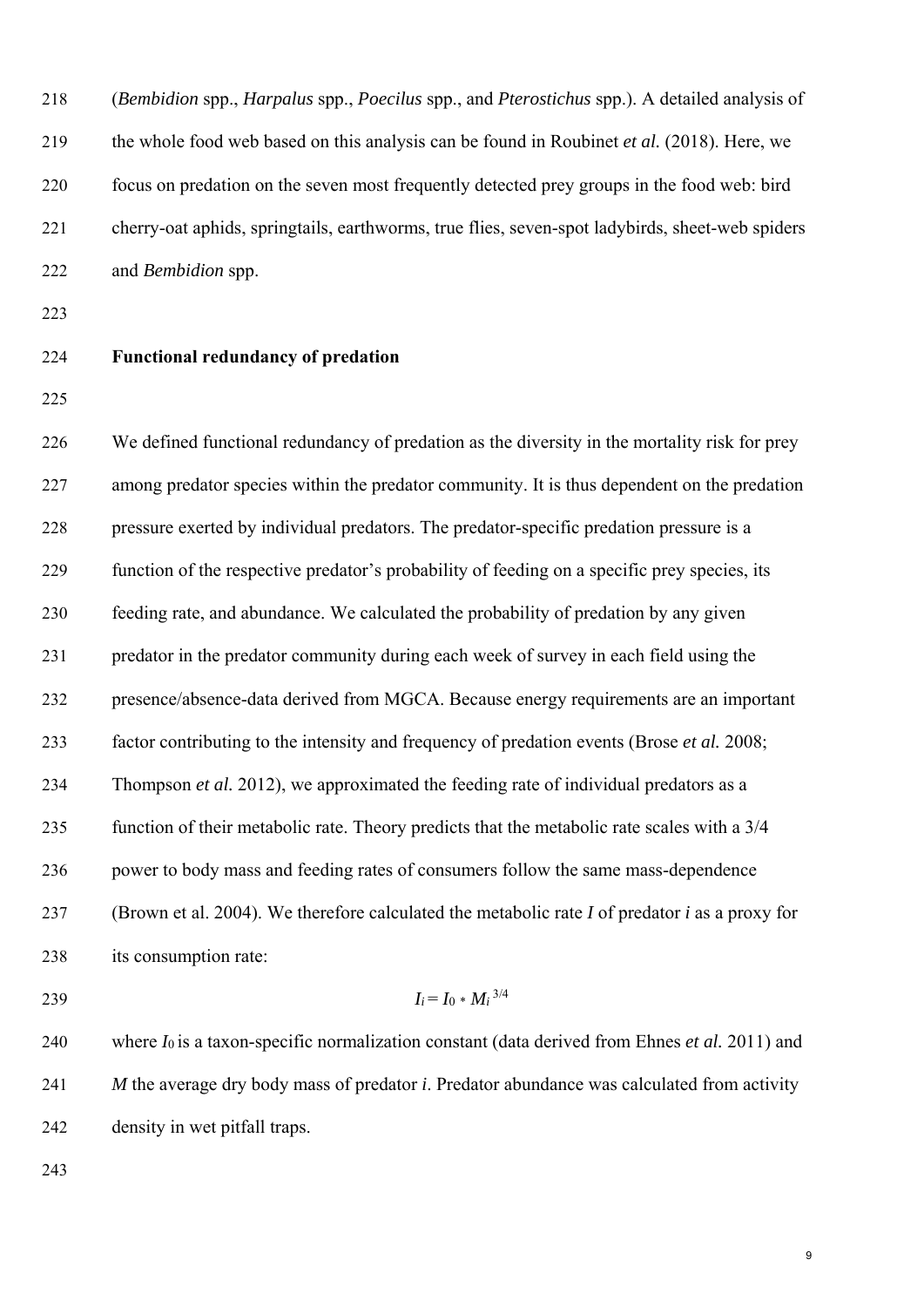244 We then calculated the risk of predation *R* for prey group *j* by predator *i* at each location for 245 each week of survey by combining the metabolic rate of predator *i* with its abundance and the 246 probability of predation on prey group *j*:

247  $R_{ij} = p_{ij} * q_i * I_i$ 

248 where  $p_{ij}$  is the probability of predator *i* feeding on prey *j* and  $q_i$  is the activity density of 249 predators belonging to species *i*. As a consequence, dissimilarity in  $R_{ij}$  between species can 250 result from dissimilarity in the parameters p*ij*, q*i* , and/or *Ii*. However, these parameters can 251 also compensate each other and thus minimize the risk of over- or underestimation of the 252 importance of a single parameter: species A may have low p*ij* but high q*i*, species B may have 253 high  $p_{ij}$  and low  $q_i$ , and yet both can yield a similar  $R_{ij}$ .

254

255 The level of functional redundancy of predation on prey group *j* within the predatory guild in 256 each field and week was then calculated as diversity in the risk of predation by each predator, 257 calculated as the exponential of the Shannon entropy  $e^{H'}$ :

258  $e^{H'j} = \exp(-\sum R_{ij} * \ln(R_{ij}))$ 

259 This approach of re-transformed entropy corresponds to the 'effective diversity' proposed by 260 Jost (2006) which follows a linear distribution and has a doubling property that allows for a 261 direct comparison of redundancy between communities. A community with an  $e^{H'}$  value of 2 262 is considered to have double redundancy of a community with an  $e^{H'}$  value of 1, a community 263 with an  $e^{H'}$  value of 4 doubles the redundancy of a community with an  $e^{H'}$  value of 2, etc. The 264 value of  $e^H$  approaches zero in dissimilar communities and equals N (i.e., the total number of 265 species) in communities consisting entirely of species that are identical in their functional 266 per niche dimensions. As a result,  $e^H$  penalizes communities of lower species richness, i.e., in 267 case two communities exhibit identical niche overlap among members but community A 268 consists of twice as many species as community B,  $e^{H'}$  of community A is double the one of 269 community B.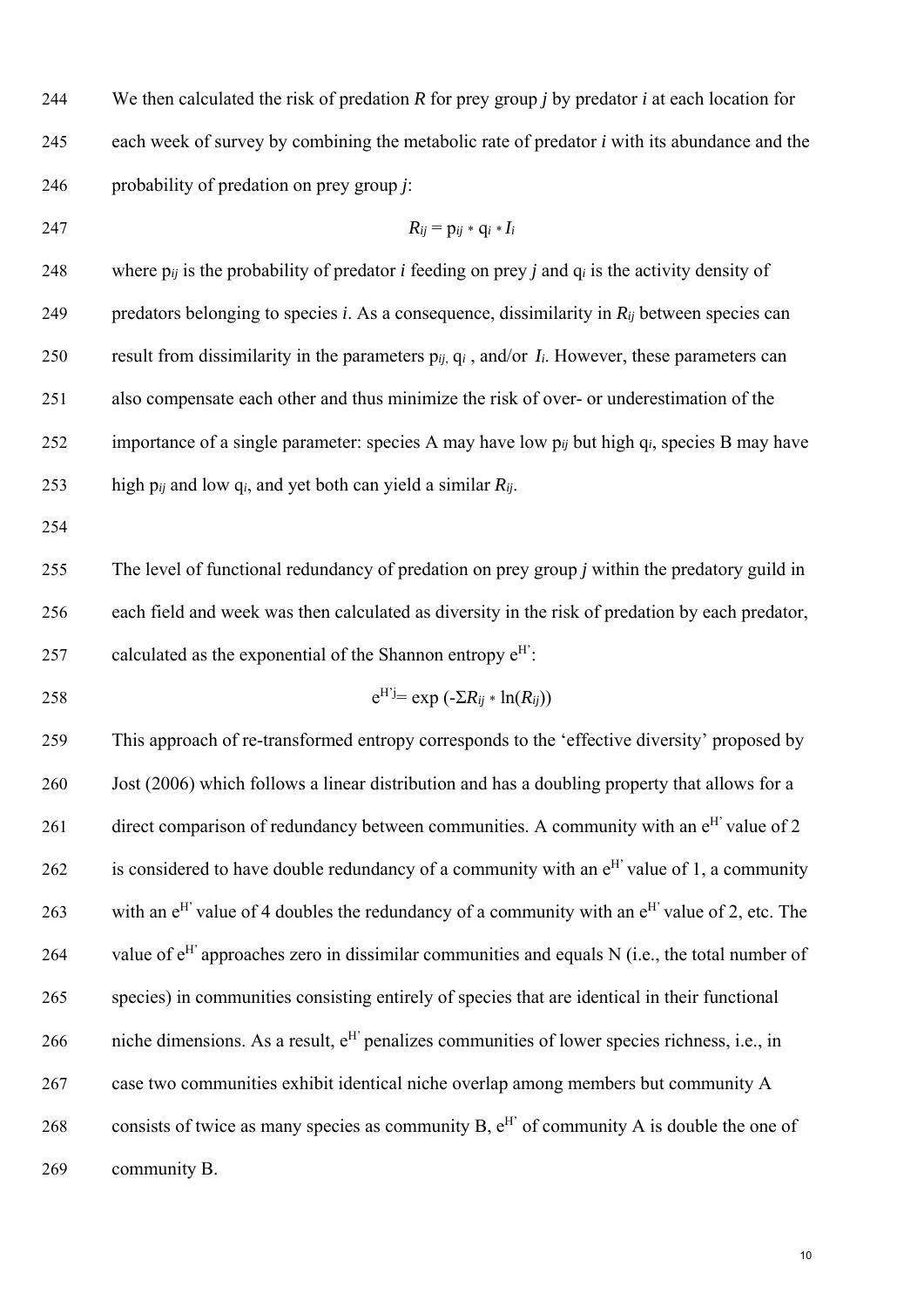271 Our redundancy metric defines the quantitative overlap of species within a functional group 272 such as predatory arthropods for a specific target function such as aphid biocontrol. The 273 specific functional performance of each potential predator species depends on its activity 274 density and its average probability to prey on a specific target. Predator species that represent 275 similar predation risks, e.g. similar abundance, prey consumption rate and specialization, 276 exhibit a greater functional niche overlap than predators that are heterogeneous in these 277 parameter combinations. Functional redundancy thus increases both with the evenness among 278 predator niches and with the richness of potential predators in a community. Analogous 279 redundancy metrics can be defined across different functional groups or targets and compared 280 across different environments, for which our comparison of aphid biocontrol across arable 281 fields in variable landscapes may serve as a model case. 282 283 Calculations of  $e^H$ , the biodiversity of predators and the predation evenness (see below) on 284 each specific prey group among predators (see below) were conducted in R (version 3.4.2; R 285 Core Team 2017) using the 'specieslevel' function within the *bipartite* package (version 2.08;

286 Dormann *et al.* 2008).

287

270

# 288 **Predator diversity and predation evenness**

289

290 We quantified the diversity of the entire ground-dwelling arthropod predator community in 291 each field and week of survey by calculating the Shannon entropy (H') based on the activity 292 densities recorded by wet pitfall trapping. We calculated the level of evenness of predation on 293 each prey group in the predator community as the diversity in the proportion of individuals 294 within each predator species that tested positive for the respective prey group, expressed as 295 Shannon evenness (E):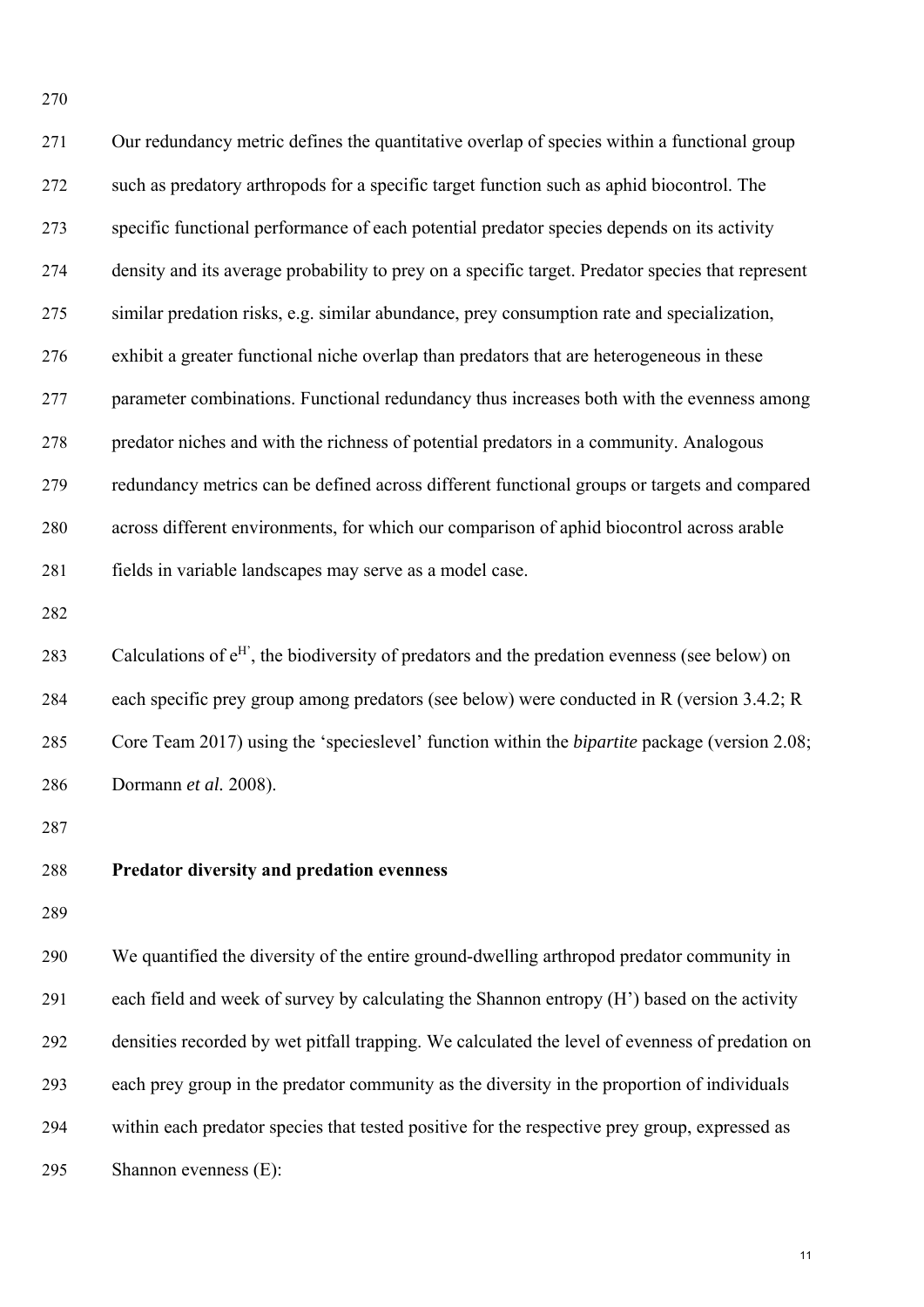296  $E = H'/\ln(S)$ 297 where S is the number of predator species. 298 299 **Quantification of landscape heterogeneity** 300 301 We obtained raster-based land use data from the Swedish Land Cover Database *Svenska*  302 *MarktäckeData* (SMD) for the reference year of 2012 to quantify the structural and 303 compositional heterogeneity of the landscape surrounding each transect. SMD accounts for 304 57 classes of vegetation and land use with a resolution of 25 x 25 m. Classes found in our 305 study area were merged into eight larger habitat categories: arable land, pasture, grassland, 306 rural settlement, and the woodland categories deciduous forest, coniferous forest, mixed 307 forest, and cleared forest. 308 309 We used the 'buffer' tool in ArcGIS (version 10.5.1) to create a circular polygon of 1 km 310 radius with the centre of each transect as the centroid of the respective polygon (Fig. 1). We 311 selected a 1 km radius because it has been identified as a relevant scale to understand 312 population dynamics of arthropod predators in crop fields (Thies & Tscharntke 1999; Rusch 313 *et al.* 2016). We quantified land-use intensity within each polygon in three different ways: 314 We calculated the exponential of Shannon H' as a measure of landscape diversity  $(e^H)$  within 315 each polygon to quantify variance in the proportion of area covered by each of the five 316 habitat categories. Furthermore, we quantified the patchiness of the landscape as an 317 additional measure of landscape heterogeneity. Landscape patchiness was expressed in two 318 ways: the number of distinct habitat patches irrespective of habitat type, and the cumulative 319 length of borders between habitat patches of the five habitat categories. 320

### 321 **Statistical analysis**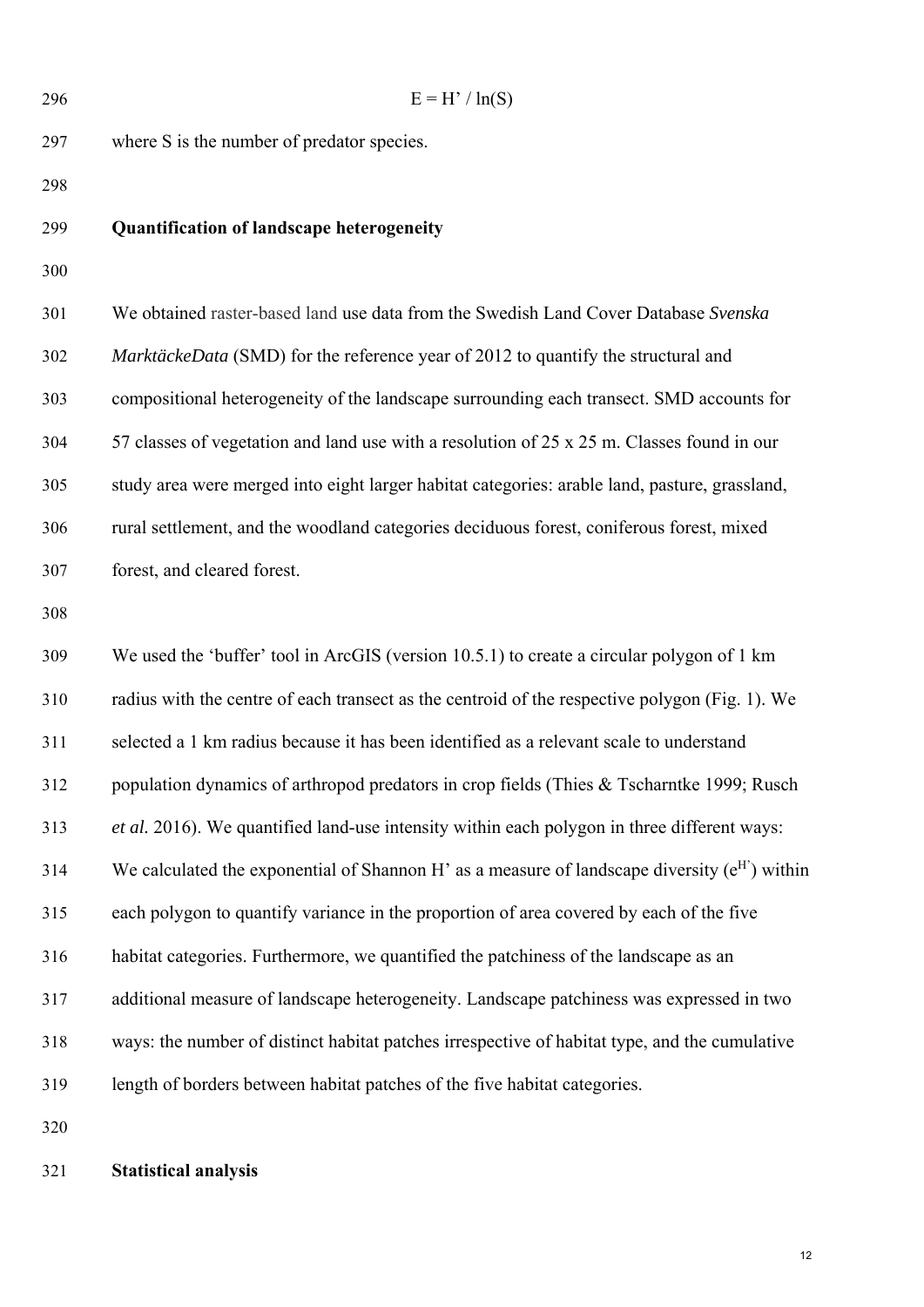| 323 | We investigated the effects of landscape heterogeneity and farming system on the functional       |
|-----|---------------------------------------------------------------------------------------------------|
| 324 | redundancy of aphid predation using multivariable generalized linear modelling with               |
| 325 | generalized estimating equations (GEE) (Zuur et al. 2009). Because each field was subject to      |
| 326 | repeated measures, activity density for each predator species was correlated along the time       |
| 327 | axis. By employing an autoregressive correlation matrix (AR1) error structure, GEE allows         |
| 328 | for a specification of each data point as a repeated measure that takes into account this lack of |
| 329 | independence (Zuur et al. 2009). Within the AR1 error structure, a correlation matrix is          |
| 330 | specified for observations within a cluster (i.e., predator $j$ on field $i$ ), whereas separate  |
| 331 | clusters are assumed to be independent while sharing the same correlation matrix. Landscape       |
| 332 | heterogeneity (i.e., landscape diversity and patchiness) was used as a covariate and farming      |
| 333 | system (i.e., conventional or organic) as fixed factor in the analysis. Because the different     |
| 334 | measures of landscape heterogeneity were highly correlated, they were not included in the         |
| 335 | same model.                                                                                       |

336

337 Unlike estimations of goodness of fit for generalized linear models, which are based on the 338 maximum likelihood theory for independent observations (McCullagh and Nelder 1989), the 339 GEE method is based on the quasi-likelihood theory (Pan 2001), with no assumption being 340 made about the distribution of response variables. Commonly used goodness of fit 341 estimations derived under the likelihood theory, such as Akaike's information criterion (AIC; 342 Akaike 1974), cannot be applied to GEE. Instead, a modified goodness of fit estimation based 343 on AIC is applied, the quasi-likelihood under the independence model criterion (QIC; Pan  $344$  2001). The candidate models were ranked using QIC corrected for small sample sizes (QIC<sub>c</sub>) 345 (Pan 2001). Alternative models with  $2 \triangle QIC_c$  units in relation to the best model were 346 considered to have substantial support (Pan 2001). The relative likelihood of each model was 347 calculated using  $QIC_c$  weights  $(QIC_{cw})$  with the weight of any particular model depending on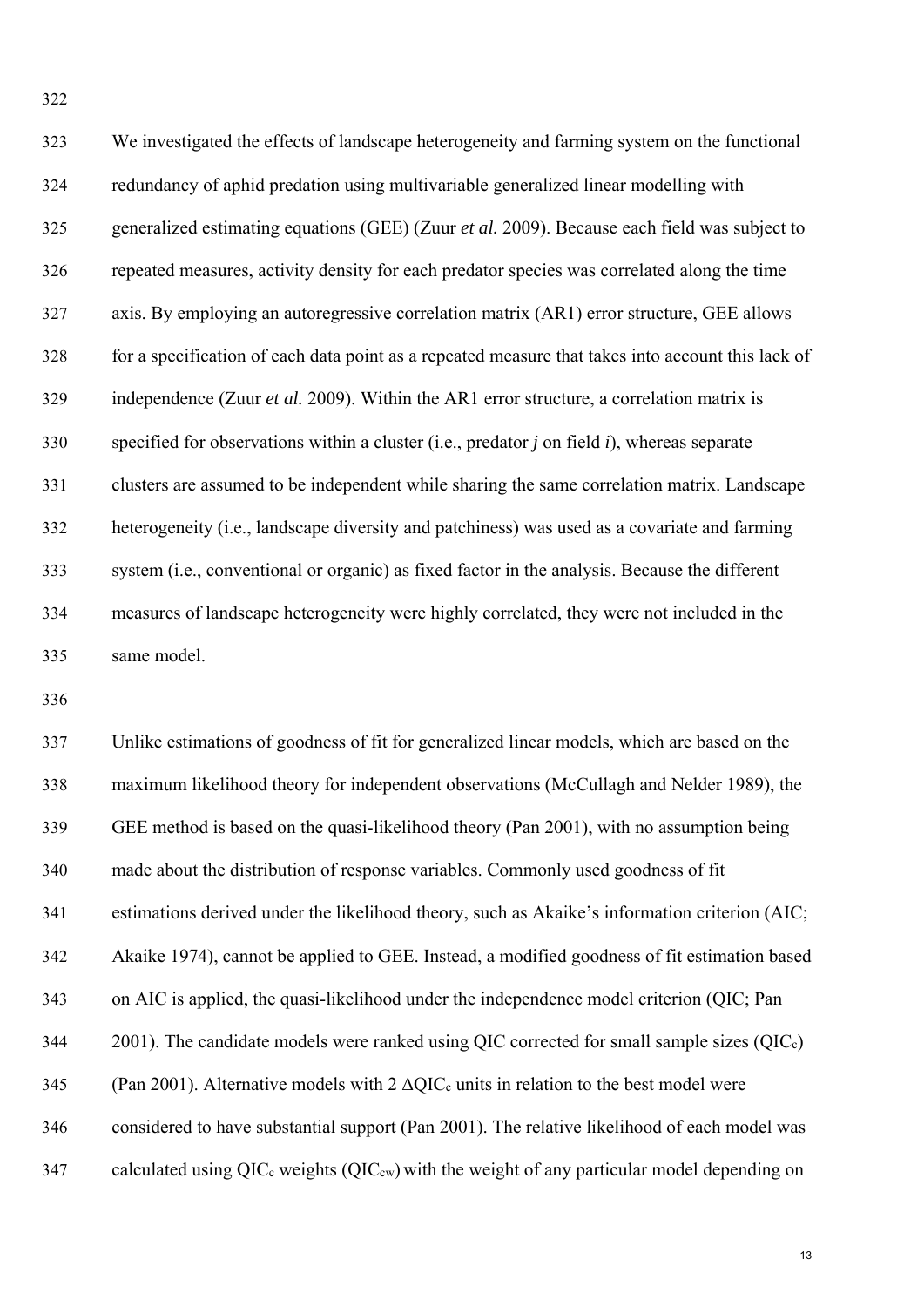| 348 | the entire set of candidate models, varying from 0 (no support) to 1 (complete support) (Pan                |
|-----|-------------------------------------------------------------------------------------------------------------|
| 349 | 2001). We used ANOVA to investigate the effects that N (i.e., the total number of species)                  |
| 350 | and predation evenness had on the strength of the interaction between predator diversity and                |
| 351 | functional redundancy. Multivariable generalized linear modelling and ANOVA were carried                    |
| 352 | out using IBM SPSS Statistics 24.0.                                                                         |
| 353 |                                                                                                             |
| 354 | <b>RESULTS</b>                                                                                              |
| 355 |                                                                                                             |
| 356 | Habitat effects on functional redundancy of aphid predation                                                 |
| 357 |                                                                                                             |
| 358 | The best predictor of functional redundancy of aphid predation on the landscape scale was the               |
| 359 | number of distinct habitat patches in the landscape surrounding the spring barley fields (QIC               |
| 360 | $= 165.2$ , QIC <sub>cw</sub> = 0.39; Table 1, Fig. 2). Functional redundancy of aphid predation correlated |
| 361 | positively with the number of distinct habitat patches and landscape diversity $(e^H)$ but not the          |
| 362 | cumulative length of borders between habitat patches (Table 1). The model with farming                      |
| 363 | system as sole predictor had no support (Table 1).                                                          |
| 364 |                                                                                                             |
| 365 | Differences in predation among prey groups                                                                  |
| 366 |                                                                                                             |
| 367 | Aphids and springtails were commonly consumed by most predator species (32 out of 35                        |
| 368 | predator species preyed on aphids and 30 on springtails, respectively) whereas earthworms                   |
| 369 | (21), true flies (18) and the intraguild prey groups of sheet-web spiders, Bembidion sp. and                |
| 370 | ladybird beetles (all 16; Table 2) were consumed by less predator species in the system.                    |
| 371 | Predation evenness among predator species (i.e., similarity between proportions of specimens                |
| 372 | that had consumed a certain prey group) was high for aphids (Shannon evenness index $=$                     |
|     |                                                                                                             |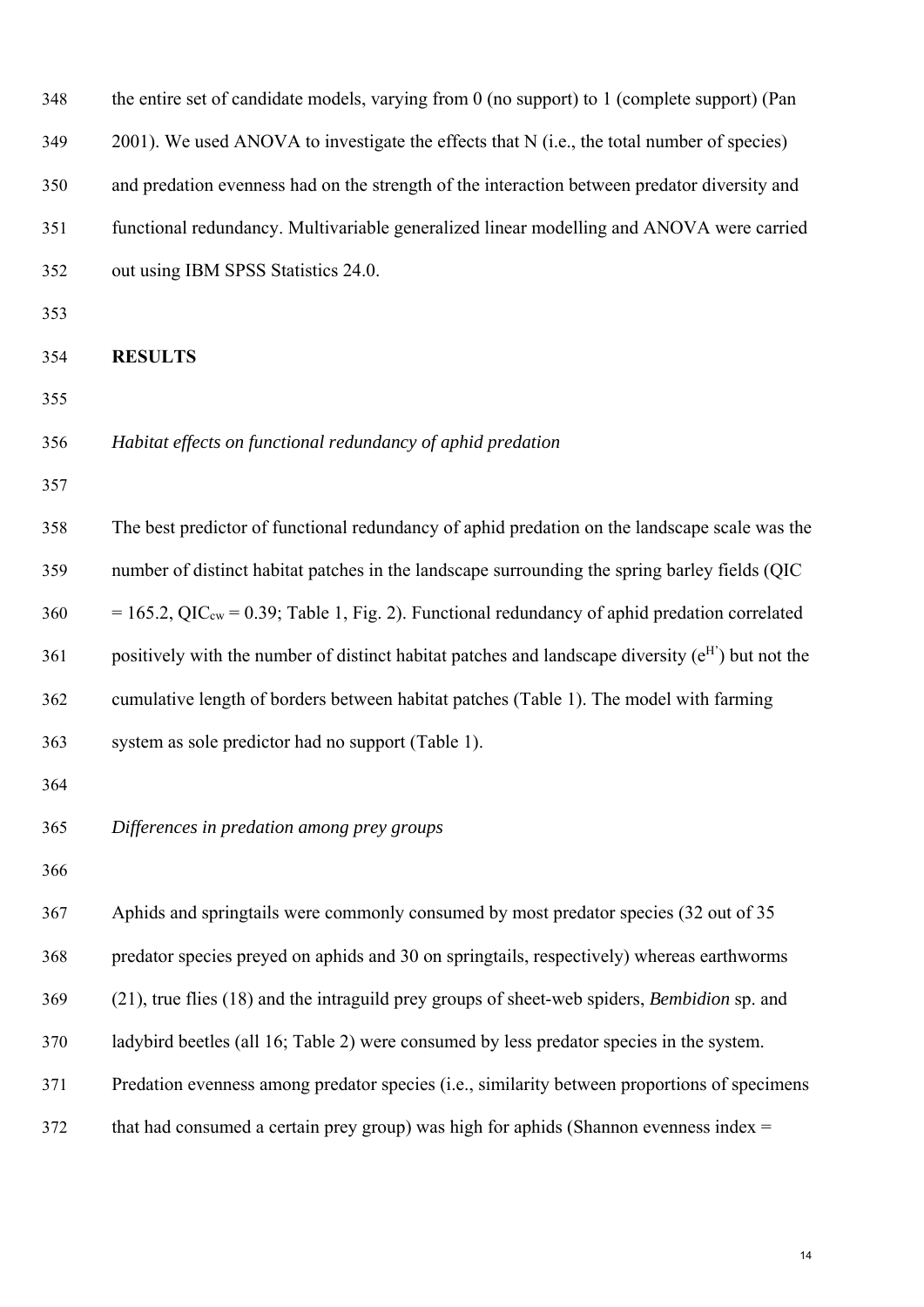| 373 | $(0.94)$ and springtails $(0.96)$ but, in comparison, lower for earthworms $(0.74)$ , true flies $(0.70)$ ,        |
|-----|--------------------------------------------------------------------------------------------------------------------|
| 374 | sheet-web spiders $(0.73)$ , <i>Bembidion</i> sp. $(0.69)$ , and ladybird beetles $(0.63;$ Table 2).               |
| 375 |                                                                                                                    |
| 376 | Predator diversity and functional redundancy                                                                       |
| 377 |                                                                                                                    |
| 378 | We found a strong positive correlation between the diversity of predators in each field and                        |
| 379 | the functional redundancy of both predation on aphids (B = $0.93 \pm 0.07$ ; GEE, Wald Chi <sup>2</sup> =          |
| 380 | 187.9, $p < 0.001$ ) and springtails (B = 1.01 $\pm$ 0.08; GEE, Wald Chi <sup>2</sup> = 122.3, $p < 0.001$ ; Table |
| 381 | 2, Fig. 3). Functional redundancy correlated positively with predator diversity in all other                       |
| 382 | prey groups, with the exception of ladybird beetles (B = $0.17 \pm 0.14$ ; GEE, Wald Chi <sup>2</sup> = 1.6,       |
| 383 | $p = 0.21$ ; Table 2, Fig. 3). The strength of the correlation between functional redundancy and                   |
| 384 | predator diversity decreased with decreasing predation evenness among predators (Table 2;                          |
| 385 | Fig. 4). Overall, the interaction strength between predator diversity and functional                               |
| 386 | redundancy correlated positively with both the number of predators feeding on the respective                       |
| 387 | prey group (ANOVA, $F = 64.2$ , $p > 0.001$ ) and predation evenness among predators                               |
| 388 | $(ANOVA, F = 189.7, p < 0.001).$                                                                                   |
| 389 |                                                                                                                    |
| 390 | <b>DISCUSSION</b>                                                                                                  |
| 391 |                                                                                                                    |
| 392 | Diversity metrics that combine measures of abundance and species richness with a                                   |
| 393 | quantification of functional niche overlap among species in a community allow for a more                           |
| 394 | robust evaluation of the potential resilience of ecosystem processes to changing                                   |
| 395 | environmental conditions than metrics based solely on taxonomic diversity (Fonseca $\&$                            |
| 396 | Ganade 2001; Rosenfeld 2002). While previous studies have focussed on the importance of                            |
| 397 | functional redundancy at the level of entire functional groups (e.g. Laliberté et al. 2010; Pillar                 |
| 398 | et al. 2013; Sanders et al. 2018), the method we have presented here estimates functional                          |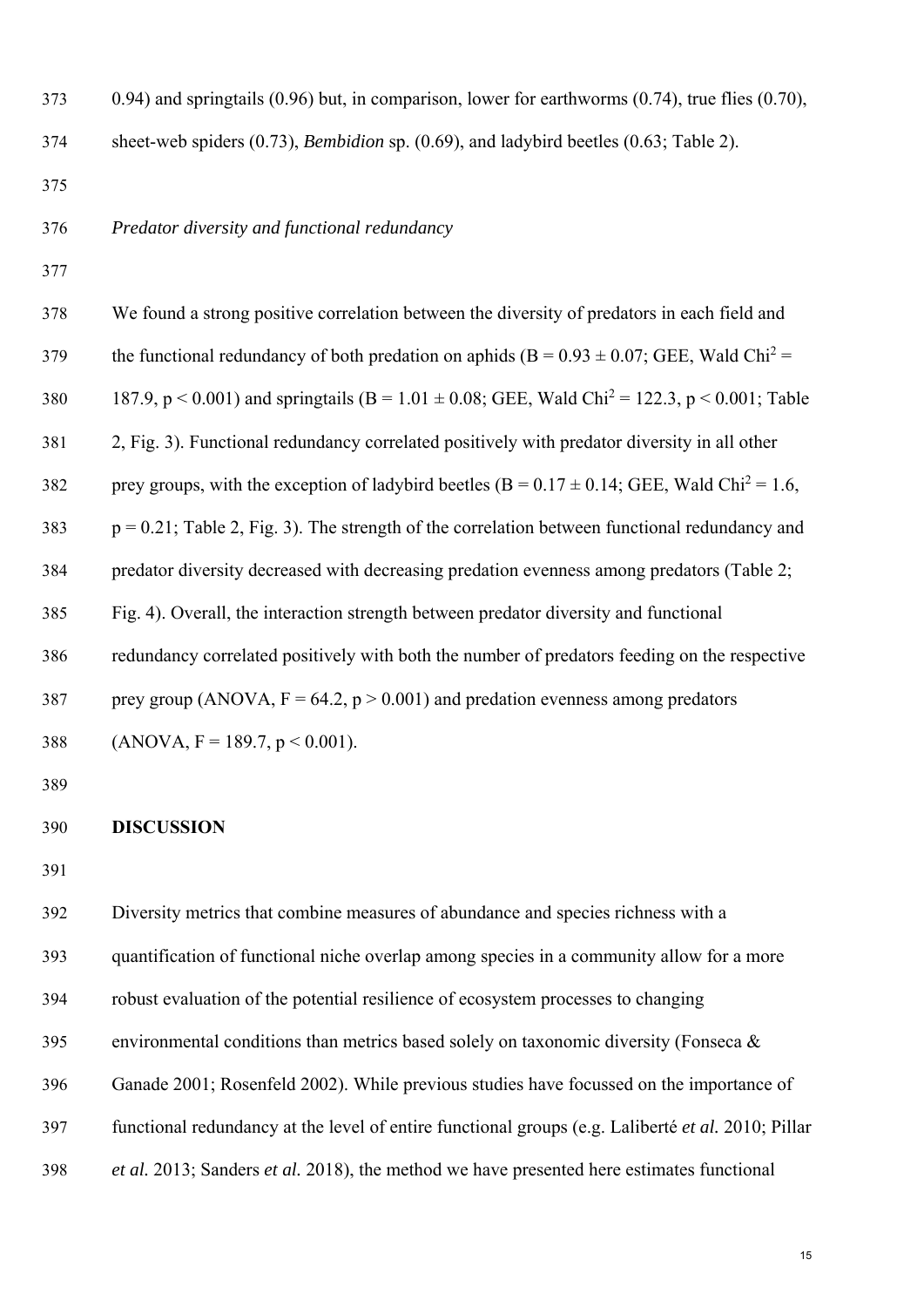| 399 | redundancy based on process-specific functional niches of individual species within            |
|-----|------------------------------------------------------------------------------------------------|
| 400 | communities. This metric extends the utility of redundancy measures by allowing for a          |
| 401 | quantification of functional redundancy for more specific functions within species             |
| 402 | communities, e.g., predation on a specific prey species or pollination of a specific plant. In |
| 403 | contrast to previous approaches that relied on abundance or frequency interaction measures     |
| 404 | alone to estimate redundancy within functional groups (e.g., Albrecht et al. 2013; Kaiser-     |
| 405 | Bunbury & Blüthgen 2015), our approach improves the accuracy and reliability of                |
| 406 | redundancy measures by a) quantifying the function directly via the dietary analysis and b)    |
| 407 | providing a link between abundance, function, and metabolic theory (Perović et al. 2018).      |
| 408 |                                                                                                |
| 409 | To exemplify the approach, we tested whether the simplification of agricultural landscapes,    |
| 410 | an environmental variable that has been linked to a reduction in biological pest control       |
| 411 | services under current environmental conditions (Geiger et al. 2010; Rusch et al. 2013, 2016;  |
| 412 | Jonsson et al. 2014), is reducing the level of functional redundancy among ground-dwelling     |
| 413 | arthropod predators. We found functional redundancy of aphid predation by ground-dwelling      |
| 414 | predators to be highest in the most heterogeneous landscapes (i.e., landscapes with a high     |
| 415 | availability, and variety, of semi-natural habitat) and lowest in the most homogeneous         |
| 416 | landscapes (i.e., landscapes with only a limited availability of semi-natural habitat).        |
| 417 |                                                                                                |
| 418 | Models that included farming system (i.e., conventional and organic) in combination with       |
|     |                                                                                                |

419 landscape heterogeneity as predictor had additional support, indicating an effect of farming 420 system on the results of our study. However, farming system as sole predictor had the least 421 support of all models and revealed inconclusive results with parameter estimates covering 422 both negative and positive values indicating that the variety of effects within both farming 423 practices was greater than the difference between them. A likely explanation for this are 424 differences in the amount and frequency of pesticide and fertilizer application within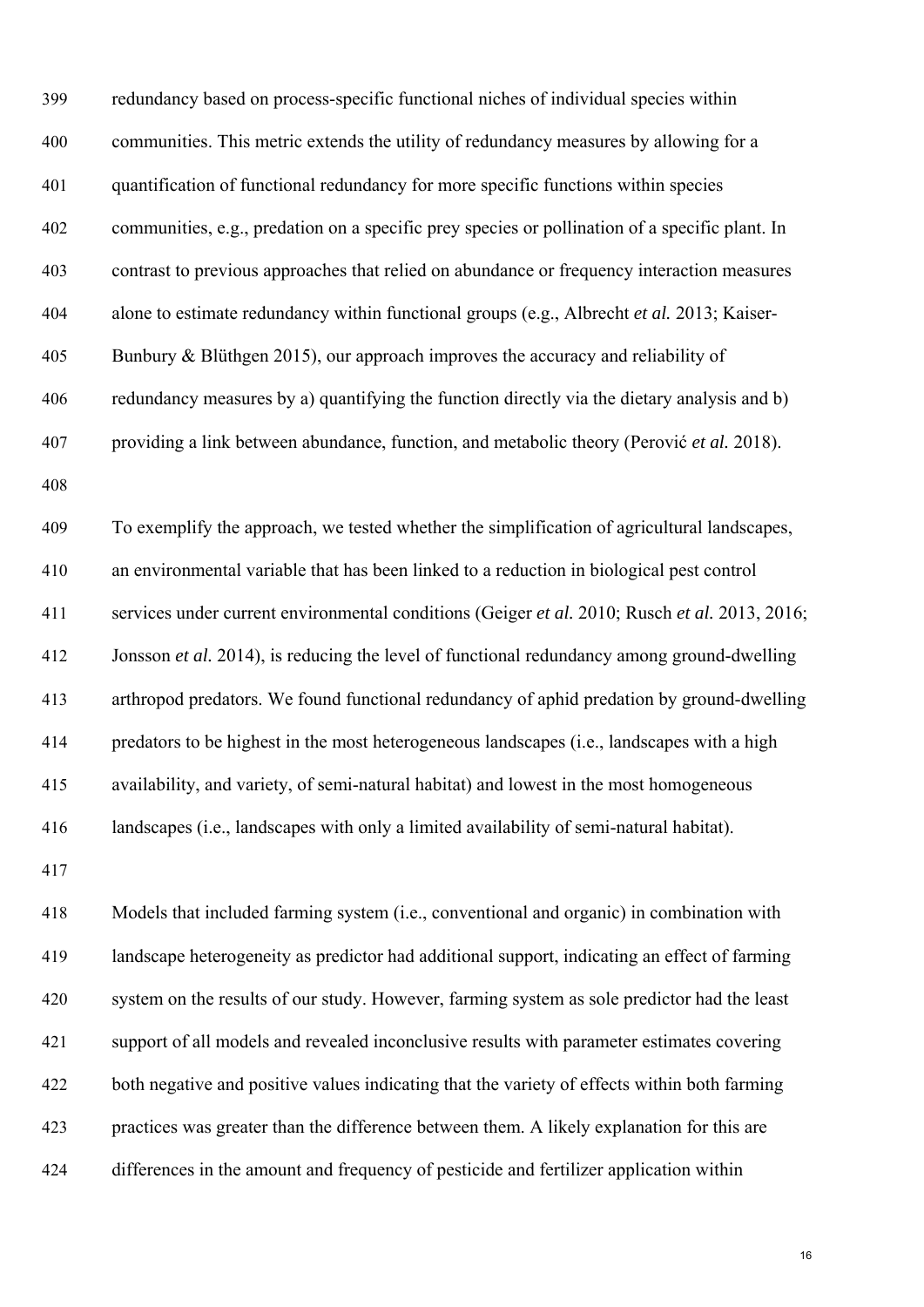425 treatments that amount to alterations in their effects on the abundance of natural enemies,

426 pest species, and alternative prey (Roubos *et al.* 2014; Staudacher *et al.* 2018).

427

| 428 | Because of the importance of functional redundancy for the resilience of ecosystem processes  |
|-----|-----------------------------------------------------------------------------------------------|
| 429 | (McNaughton 1977; Hooper et al. 2005; Blüthgen & Klein 2011; Thibaut & Connolly 2013),        |
| 430 | agricultural landscapes of high intensification and corresponding low habitat complexity      |
| 431 | might be at a higher risk of experiencing a reduction in biological pest control under        |
| 432 | changing environmental conditions in the future. In contrast, agricultural landscapes of low  |
| 433 | intensification and corresponding high habitat complexity are characterized by functional     |
| 434 | groups providing pest control services of higher potential resilience in response to future   |
| 435 | environmental stressors.                                                                      |
| 436 |                                                                                               |
| 437 | Predation on aphids was common among arthropod predators with 32 out of 35 species tested     |
| 438 | positive for aphid consumption and was characterized by a high evenness and a positive        |
| 439 | correlation between the redundancy of aphid predation and the species diversity of predators  |
| 440 | in the spring barley fields. The reason for the strong dependency of redundancy of aphid      |
| 441 | predation on the diversity of predators is the high proportion of predators feeding on aphids |
| 442 | and the evenness of predation among aphid predators (i.e., their level of functional niche    |
| 443 | overlap). Under these circumstances, every predator species contributes similarly to the      |
| 444 | process. Consequently, simple measures of taxonomic diversity can generate similar            |
| 445 | information regarding the conditions of such ecosystem processes. For instance, the findings  |
| 446 | that landscape simplification reduces redundancy of aphid predation are in line with previous |
| 447 | studies reporting negative effects of landscape simplification on the diversity of natural    |
| 448 | predators and the pest control services they provide (Geiger et al. 2010; Rusch et al. 2013,  |
| 449 | 2016; Jonsson et al. 2014). Management strategies tailored towards the conservation of        |
| 450 | biodiversity among predators that benefit service provision under current environmental       |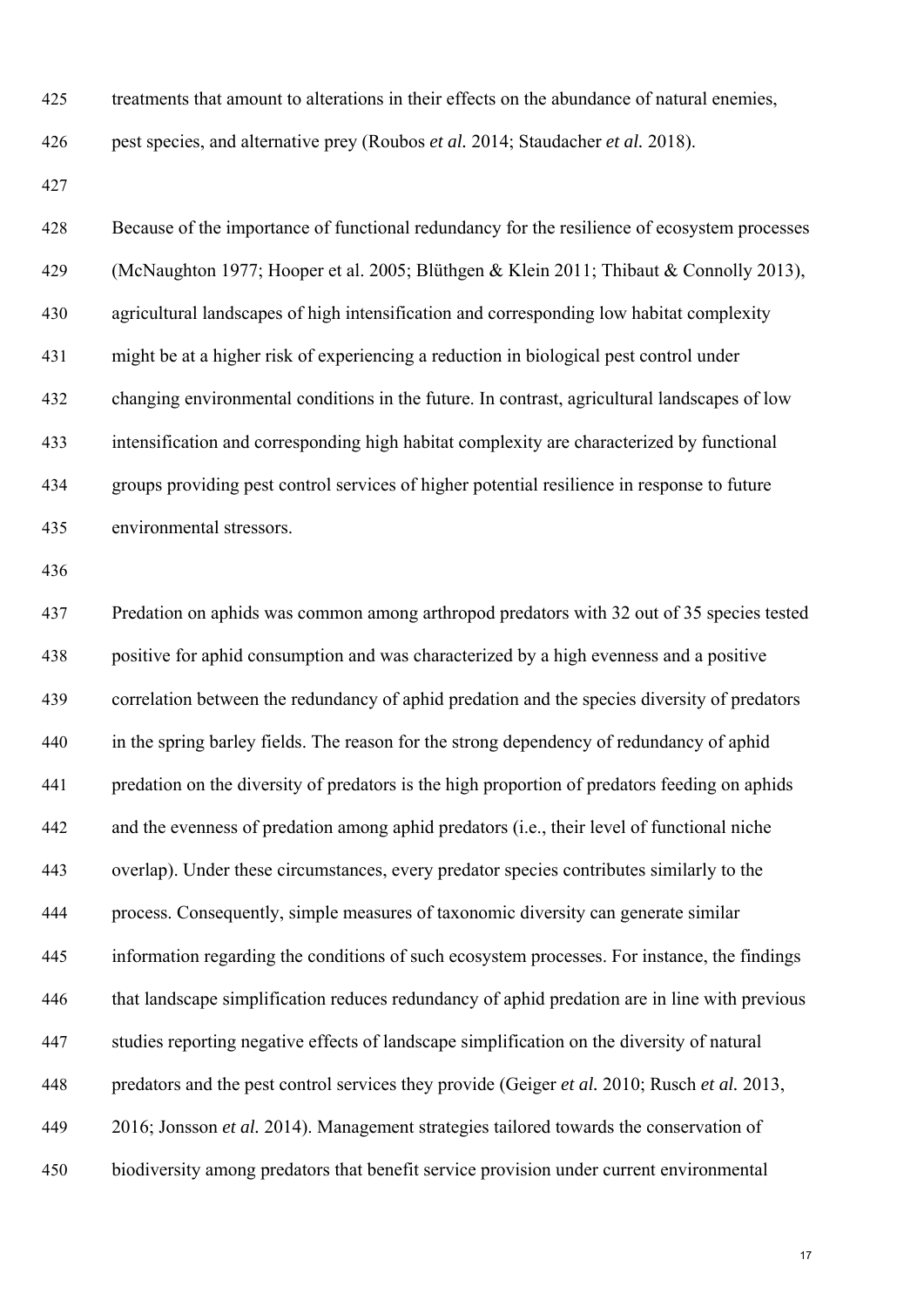451 conditions would thus be equally beneficial for the preservation of resilience of aphid control 452 services to future disturbances.

453

454 If, however, an ecosystem process is provided by fewer species in a community, which, in 455 addition, exhibit less functional niche overlap, the strength of the correlation between 456 taxonomic diversity and process provision decreases. As demonstrated at the examples of 457 predation on other prey groups, the effects of biodiversity on the functional redundancy of 458 individual processes within functional groups depends on the level of functional niche 459 overlap among species, in this case the level of predation evenness among predators. 460 Functional redundancy of predation on aphids and springtails, prey groups that experienced a 461 high predation evenness, showed a strong correlation between functional redundancy and 462 predator diversity. Overall, the strength of this correlation decreased with decreasing 463 predation evenness, down to ladybird beetles, where functional redundancy did not scale with 464 predator diversity. These results show that management strategies tailored towards the 465 protection of a high diversity of biocontrol agents have the potential to increase the resilience 466 of individual ecosystem processes to future environmental change only under the condition of 467 high functional niche overlap among service providers.

468

469 Functional redundancy within a community is, however, not the sole determinant of 470 resilience of an ecosystem process to environmental stressors. Another critical component is 471 the level of response diversity within a functional group, i.e. the extent to which functionally 472 redundant species differ in their response to changes in environmental conditions 473 (McNaughton 1977; Tilman 1999; Rosenfeld 2002). Response diversity can be assessed for 474 multi-dimensional factors such as the effects of land-use on individual species (Cariveau *et*  475 *al.* 2013) or with a focus on a specific ecological niche such as responses to changes in 476 ambient temperature (Kühsel & Blüthgen 2015). High resilience can be expected only if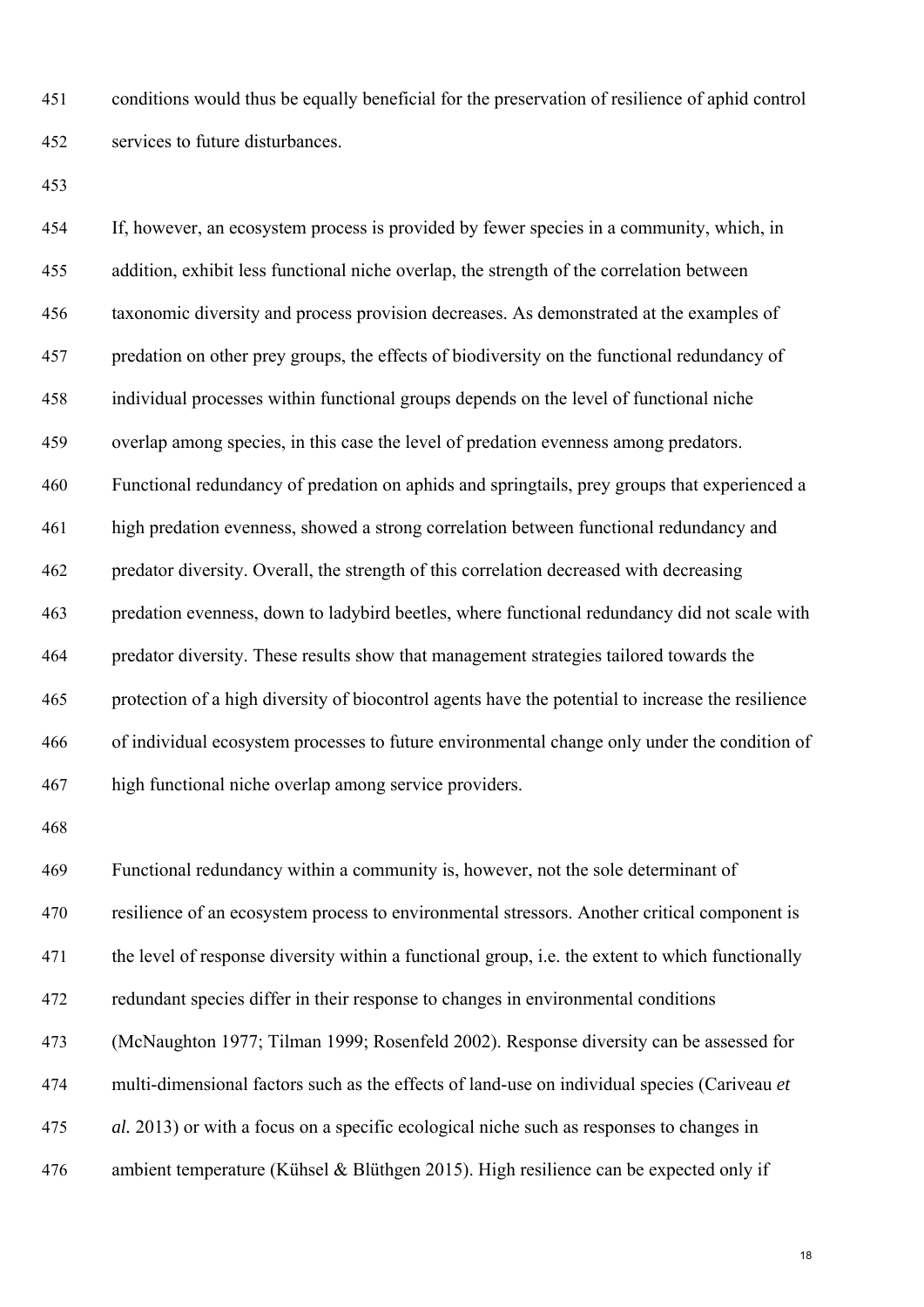| 477 | functionally redundant species differ in their responses to environmental change to a degree  |
|-----|-----------------------------------------------------------------------------------------------|
| 478 | high enough that some species within a functional group can continue to efficiently provide   |
| 479 | an ecosystem process when others are mitigated in their efficiency or lost entirely           |
| 480 | (McNaughton 1977; Tilman 1999; Kühsel & Blüthgen 2015). Hence, although the resilience        |
| 481 | of ecosystem processes to global change is likely to scale with functional redundancy, future |
| 482 | work focused on predicting resilience to environmental stressors needs to combine             |
| 483 | estimations of functional redundancy with a measure of response diversity among service       |
| 484 | providers.                                                                                    |

## 486 **CONCLUSIONS**

487

488 We have described a method to estimate functional redundancy of individual ecosystem 489 processes that combines classic interaction metrics used in previous approaches with 490 metabolic theory. We have demonstrated the utility of this method at the example of 491 functional redundancy among natural predators in barley fields when providing pest control 492 services by feeding on aphids and when feeding on other prey groups. In addition to previous 493 studies reporting benefits of increased habitat complexity on the biodiversity of natural 494 enemies and their pest control services under current environmental conditions, our results 495 show that complex habitat compositions in agricultural landscapes can increase the potential 496 resilience of biological pest control to future environmental change. Our findings demonstrate 497 that ecosystem processes that are characterized by a high level of generalism (i.e., a high 498 functional niche overlap among service providers) can be improved by management 499 approaches that aim to protect, or increase, biodiversity of functional groups. In contrast to 500 previous approaches, where functional redundancy has mostly been defined at the level of 501 entire functional groups, the metric presented here allows for a quantification of process-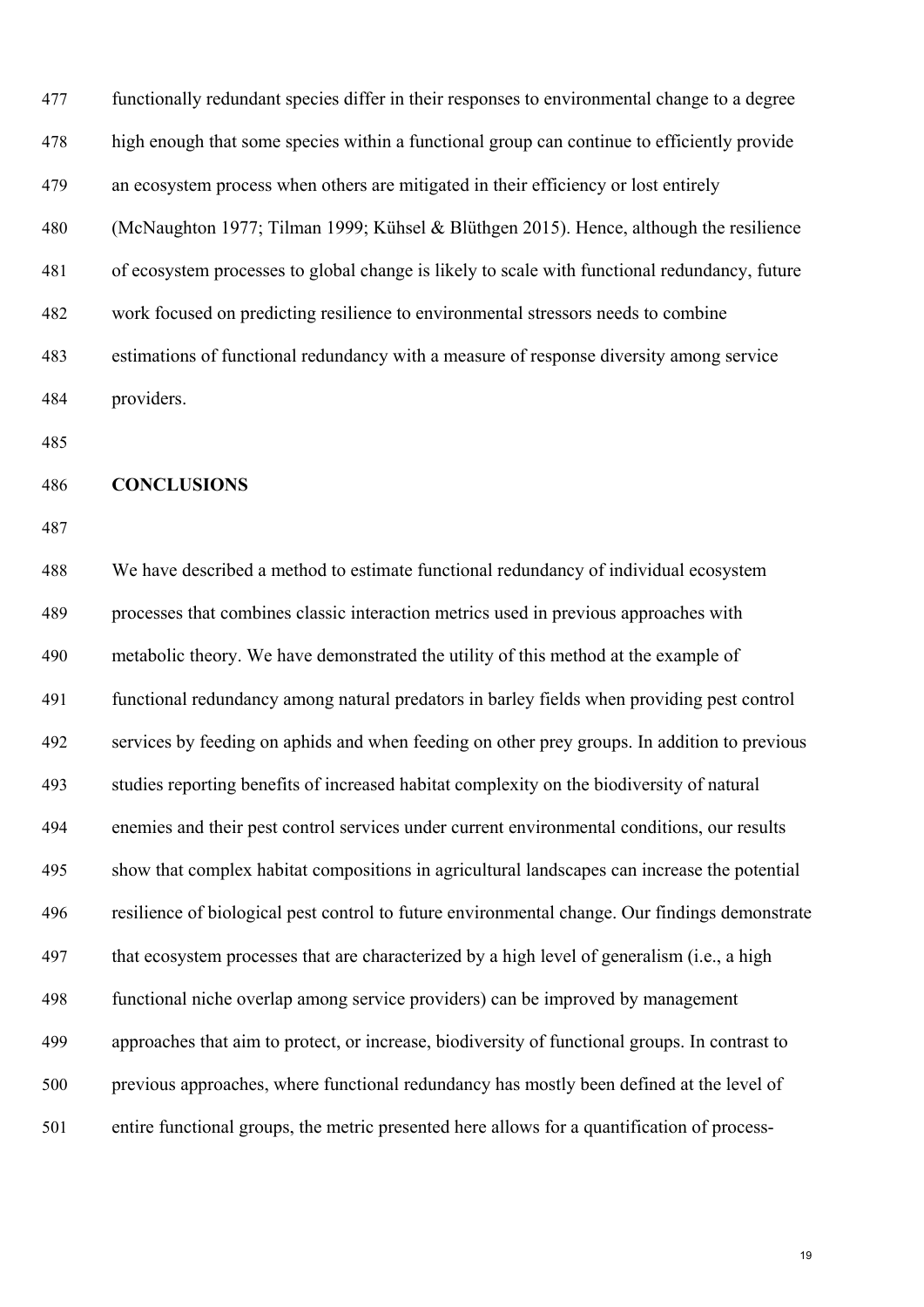| 502 |  |  | specific functional redundancy and is applicable to a wide variety of functional groups, |
|-----|--|--|------------------------------------------------------------------------------------------|
|     |  |  |                                                                                          |

503 ecosystem processes and environmental factors.

504

### 505 **ACKNOWLEDGMENTS**

506

| 507 |  |  | We thank the farmers for access to their land. C. Högfeldt and G. Malsher identified |
|-----|--|--|--------------------------------------------------------------------------------------|
|     |  |  |                                                                                      |

- 508 arthropods caught in the traps. Financial support was provided through a grant from the
- 509 Swedish Research Council FORMAS for the project 'Will seemingly redundant predator
- 510 communities maintain stable biological control in the future?' awarded to MJ and NB and by
- 511 the Centre for Biological Control at the Swedish University of Agricultural Sciences.
- 512

## 513 **REFERENCES**

| 515 | Albrecht, J., Berens, D.G., Blüthgen, N., Jaroszewicz, B., Selva, N. & Farwig, N. (2013). |
|-----|-------------------------------------------------------------------------------------------|
| 516 | Logging and forest edges reduce redundancy in plant-frugivore networks in an old-         |
| 517 | growth European forest. J. Ecol., 101, 990–999.                                           |

- 518 Blüthgen, N. & Klein, A.M. (2011). Functional complementarity and specialisation: The role 519 of biodiversity in plant-pollinator interactions. *Basic Appl. Ecol.*, 12, 282-291.
- 520 Brose, U., Ehnes, R.B., Rall, B.C., Vucic-Pestic, O., Berlow, E.L. & Scheu, S. (2008). 521 Foraging theory predicts predator-prey energy fluxes. *J. Anim. Ecol.*, 77, 1072–1078.
- 522 Cadotte, M.W., Carscadden, K. & Mirotchnick, N. (2011). Beyond species: Functional 523 diversity and the maintenance of ecological processes and services. *J. Appl. Ecol.*, 48, 524 1079-1087.
- 525 Cannon, R.J.C. (1998). The implications of predicted climate change for insect pests in the 526 UK, with emphasis on non-indigenous species. *Glob. Chang. Biol.*, 4, 785–796.
- 527 Cardinale, B.J., Duffy, J.E., Gonzalez, A., Hooper, D.U., Perrings, C., Venail, P., *et al.* 528 (2012). Biodiversity loss and its impact on humanity. *Nature*, 486, 59.
- 529 Cariveau, D.P., Williams, N.M., Benjamin, F.E. & Winfree, R. (2013). Response diversity to 530 land use occurs but does not consistently stabilise ecosystem services provided by native 531 pollinators. *Ecol. Lett.*, 16, 903–911.
- 532 Chiverton, P. A. (1987). Predation of Rhopalosiphum padi (Homoptera: Aphididae) by 533 polyphagous predatory arthropods during the aphids' pre-peak period in spring barley. 534 Ann Appl Biol 111:257–269.
- 535 Dormann, C.F., Gruber, B. & Fründ, J. (2008). Introducing the bipartite Package: Analysing 536 Ecological Networks. *R News*, 8, 8–11.
- 537 Ehnes, R.B., Rall, B.C. & Brose, U. (2011). Phylogenetic grouping, curvature and metabolic 538 scaling in terrestrial invertebrates. *Ecol. Lett.*, 14, 993–1000.
- 539 Elmqvist, T., Folke, C., Nyström, M., Peterson, G., Bengtsson, J., Walker, B., *et al.* (2003). 540 Response diversity, ecosystem change, and resilience. *Front. Ecol. Environ.*, 1, 488-494.
- 541 Fonseca, C.R. & Ganade, G. (2001). Species functional redundancy, random extinctions and 542 the stability of ecosystems. *J. Ecol.*, 89, 118–125.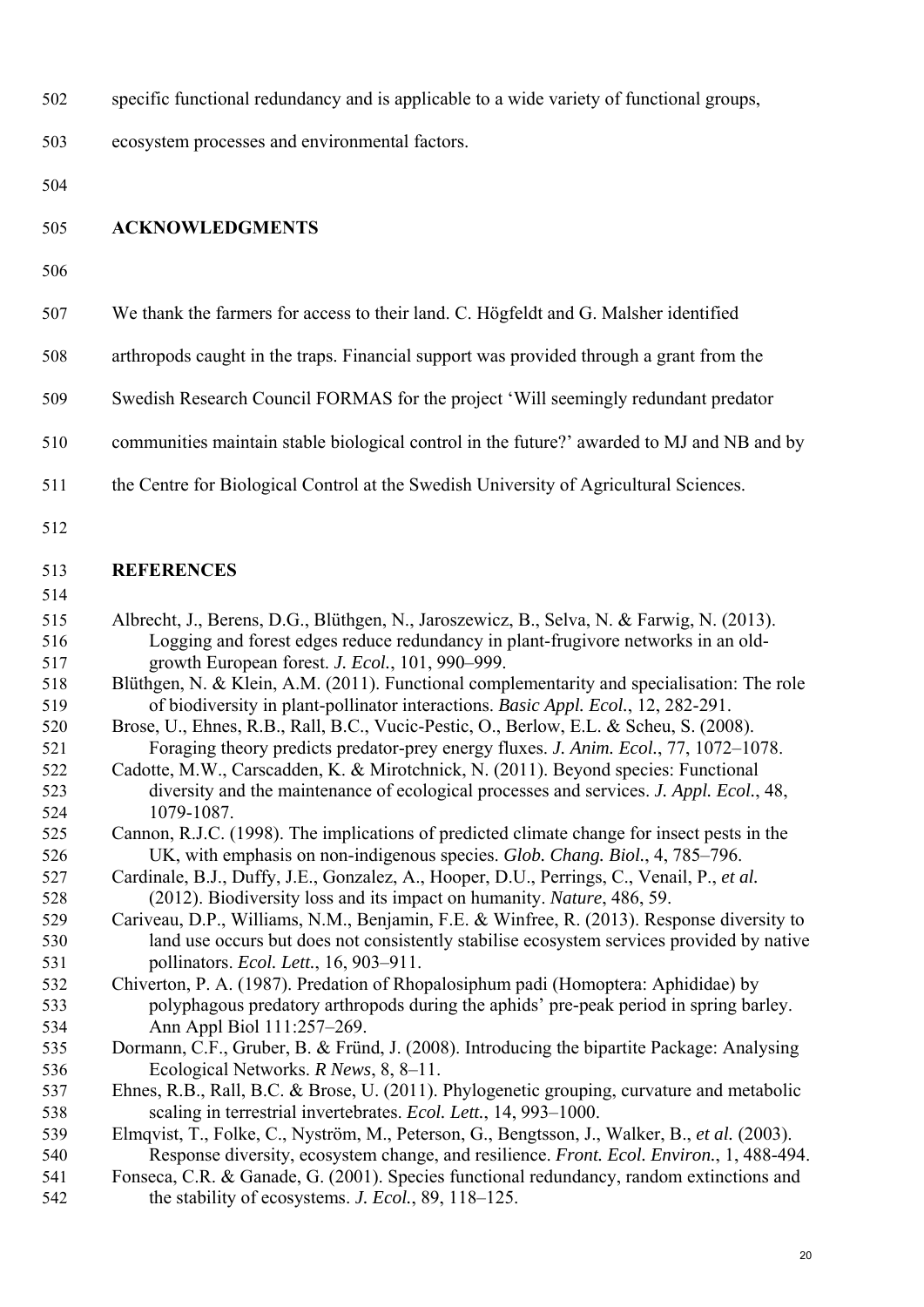- 543 Gagic, V., Bartomeus, I., Jonsson, T., Taylor, A., Winqvist, C., Fischer, C., *et al.* (2015). 544 Functional identity and diversity of animals predict ecosystem functioning better than 545 species-based indices. *Proc. R. Soc. B Biol. Sci.*, 282, 20142620.
- 546 Gamfeldt, L., Snall, T., Bagchi, R., Jonsson, M., Gustafsson, L., Kjellander, P., *et al.* (2013). 547 Higher levels of multiple ecosystem services are found in forests with more tree species. 548 *Nat Commun*, 4, 1340.
- 549 Geiger, F., Bengtsson, J., Berendse, F., Weisser, W.W., Emmerson, M., Morales, M.B., *et al.* 550 (2010). Persistent negative effects of pesticides on biodiversity and biological control 551 potential on European farmland. *Basic Appl. Ecol.*, 11, 97–105.
- 552 Greenop, A., Woodcock, B.A., Wilby, A., Cook, S.M. & Pywell, R.F. (2018). Functional 553 diversity positively affects prey suppression by invertebrate predators: a meta-analysis. 554 *Ecology*, 99, 1771-1782.
- 555 Gurr, G. M., Wratten, S. D., Landis, D. A., & You, M. (2017). Habitat management to 556 suppress pest populations: progress and prospects. *Annu. Rev. Entomol.*, 62, 91-109.
- 557 Hooper, D.U., Chapin, F.S., Ewel, J.J., Hector, A., Inchausti, P., Lavorel, S., *et al.* (2005). 558 Effects of biodiversity on ecosystem functioning: a consensus of current knowledge. 559 *Ecol. Monogr.*, 75, 3–35.
- 560 Isbell, F., Calcagno, V., Hector, A., Connolly, J., Harpole, W.S., Reich, P.B., *et al.* (2011). 561 High plant diversity is needed to maintain ecosystem services. *Nature*, 477, 199–202.
- 562 Jonsson, M., Bommarco, R., Ekbom, B., Smith, H.G., Bengtsson, J., Caballero-Lopez, B., *et*  563 *al.* (2014). Ecological production functions for biological control services in agricultural 564 landscapes. *Methods Ecol. Evol.*, 5, 243–252.
- 565 Jost, L. (2006). Entropy and diversity. *Oikos*, 113, 363-375.
- 566 Kaiser-Bunbury, C.N. & Blüthgen, N. (2015). Integrating network ecology with applied 567 conservation: a synthesis and guide to implementation. *AoB Plants*, 7, plv076.
- 568 Kaiser-Bunbury, C.N., Mougal, J., Whittington, A.E., Valentin, T., Gabriel, R., Olesen, J.M., 569 *et al.* (2017). Ecosystem restoration strengthens pollination network resilience and 570 function. *Nature*, 542, 223–227.
- 571 Karp, D.S., Chaplin-Kramer, R., Meehan, T.D., Martin, E.A., DeClerck, F., Grab, H., *et al.* 572 (2018). Crop pests and predators exhibit inconsistent responses to surrounding landscape 573 composition. *Proc. Natl. Acad. Sci.*, 115, E7863–E7870.
- 574 Kühsel, S. & Blüthgen, N. (2015). High diversity stabilizes the thermal resilience of 575 pollinator communities in intensively managed grasslands. *Nat. Commun.*, 6, 7989.
- 576 Laliberté, E., Wells, J.A., Declerck, F., Metcalfe, D.J., Catterall, C.P., Queiroz, C., *et al.* 577 (2010). Land-use intensification reduces functional redundancy and response diversity in 578 plant communities. *Ecol. Lett.*, 13, 76–86.
- 579 Letourneau, D.K., Jedlicka, J.A., Bothwell, S.G. & Moreno, C.R. (2009). Effects of Natural 580 Enemy Biodiversity on the Suppression of Arthropod Herbivores in Terrestrial 581 Ecosystems. *Annu. Rev. Ecol. Evol. Syst.*, 40, 573–592.
- 582 Macfadyen, S., Craze, P.G., Polaszek, A., van Achterberg, K. & Memmott, J. (2011). 583 Parasitoid diversity reduces the variability in pest control services across time on farms. 584 *Proc. R. Soc. B Biol. Sci.*, 278, 3387–3394.
- 585 McGill, B.J., Enquist, B.J., Weiher, E. & Westoby, M. (2006). Rebuilding community 586 ecology from functional traits. *Trends Ecol. Evol.*, 21, 178–185.
- 587 McNaughton, S.J. (1977). Diversity and Stability of Ecological Communities: A Comment 588 on the Role of Empiricism in Ecology. *Am. Nat.*, 111, 515–525.
- 589 Mori, A.S., Furukawa, T. & Sasaki, T. (2013). Response diversity determines the resilience 590 of ecosystems to environmental change. *Biol. Rev.*, 88, 349–364.
- 591 Östman, Ö., Ekbom, B. & Bengtsson, J. (2003). Yield increase attributable to aphid predation 592 by ground-living polyphagous natural enemies in spring barley in Sweden. *Ecol. Econ.*, 593 45, 149-158.
- 594 Pan, W. (2001). Akaike's Information Criterion in Generalized Estimating Equations.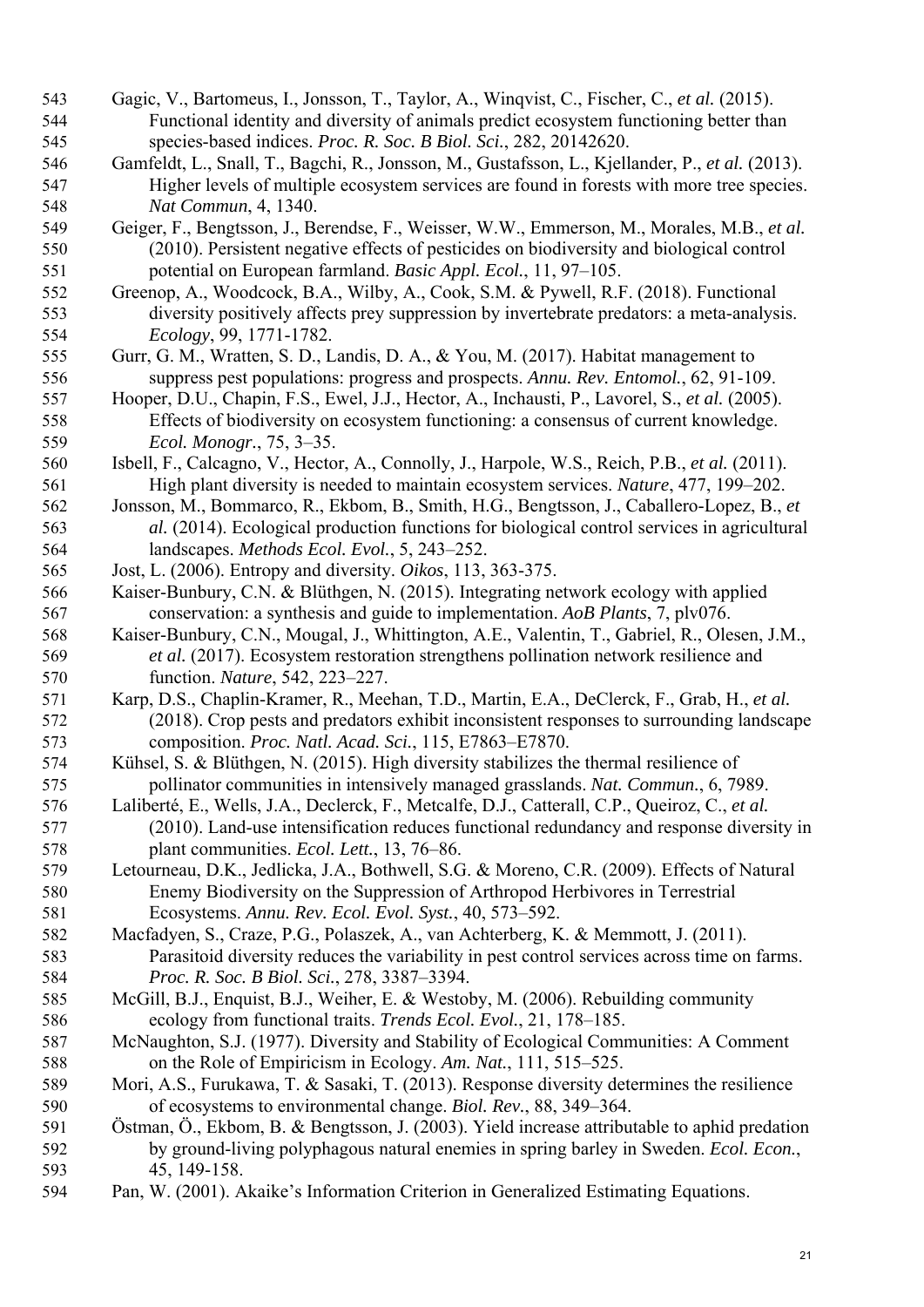| 595 | <i>Biometrics</i> , 57, 120–125.                                                               |
|-----|------------------------------------------------------------------------------------------------|
| 596 | Peralta, G., Frost, C.M., Rand, T.A., Didham, R.K. & Tylianakis, J.M. (2014).                  |
| 597 | Complementarity and redundancy of interactions enhance attack rates and spatial                |
| 598 | stability in host-parasitoid food webs. Ecology, 95, 1888–1896.                                |
| 599 | Perović, D.J., Gámez-Virués, S., Landis, D.A., Wäckers, F., Gurr, G.M., Wratten, S.D., et al.  |
| 600 | (2018). Managing biological control services through multi-trophic trait interactions:         |
| 601 | review and guidelines for implementation at local and landscape scales. Biol. Rev., 93,        |
| 602 | $306 - 321.$                                                                                   |
| 603 | Pillar, V.D., Blanco, C.C., Müller, S.C., Sosinski, E.E., Joner, F. & Duarte, L.D.S. (2013).   |
| 604 | Functional redundancy and stability in plant communities. J. Veg. Sci., 24, 963–974.           |
| 605 | R Core Team. (2017). R: A language and environment for statistical computing. <i>Environ</i> . |
| 606 | Stat. Comput.                                                                                  |
| 607 | Rosenfeld, J.S. (2002). Functional redundancy in ecology and conservation. Oikos, 98, 156-     |
| 608 | 162.                                                                                           |
| 609 | Roubinet, E., Birkhofer, K., Malsher, G., Staudacher, K., Ekbom, B., Traugott, M., et al.      |
| 610 | (2017). Diet of generalist predators reflects effects of cropping period and farming           |
| 611 | system on extra- and intraguild prey. Ecol. Appl., 27, 1167–1177.                              |
| 612 | Roubinet, E., Jonsson, T., Malsher, G., Staudacher, K., Traugott, M., Ekbom, B., et al.        |
| 613 | (2018). High redundancy as well as complementary prey choice characterize generalist           |
| 614 | predator food webs in agroecosystems. Sci. Rep., 8, 8054.                                      |
| 615 | Roubos, C.R., Rodriguez-Saona, C., & Isaacs, R. (2014). Mitigating the effects of              |
| 616 | insecticides on arthropod biological control at field and landscape scales. Biol. Control,     |
| 617 | $75, 28 - 38.$                                                                                 |
| 618 | Rusch, A., Bommarco, R., Jonsson, M., Smith, H.G. & Ekbom, B. (2013). Flow and stability       |
| 619 | of natural pest control services depend on complexity and crop rotation at the landscape       |
| 620 | scale. J. Appl. Ecol., 50, 345-354.                                                            |
| 621 | Rusch, A., Chaplin-Kramer, R., Gardiner, M.M., Hawro, V., Holland, J., Landis, D., et al.      |
| 622 | (2016). Agricultural landscape simplification reduces natural pest control: A quantitative     |
| 623 | synthesis. Agric. Ecosyst. Environ., 221, 198-204.                                             |
| 624 | Sanders, D., Thébault, E., Kehoe, R. & Frank van Veen, F.J. (2018). Trophic redundancy         |
| 625 | reduces vulnerability to extinction cascades. Proc. Natl. Acad. Sci., 201716825.               |
| 626 | Staudacher, K., Jonsson, M. & Traugott, M. (2016). Diagnostic PCR assays to unravel food       |
| 627 | web interactions in cereal crops with focus on biological control of aphids. J. Pest Sci.,     |
| 628 | 89, 281-293.                                                                                   |
| 629 | Staudacher, K., Rubbmark, O.R., Birkhofer, K., Malsher, G., Sint, D., Jonsson, M., &           |
| 630 | Traugott, M. (2018). Habitat heterogeneity induces rapid changes in the feeding                |
| 631 | behaviour of generalist arthropod predators. Funct. Ecol., 32, 809–819.                        |
| 632 | Thibaut, L.M. & Connolly, S.R. (2013). Understanding diversity-stability relationships:        |
| 633 | Towards a unified model of portfolio effects. Ecol. Lett., 16, 140-150.                        |
| 634 | Thies, C. & Tscharntke, T. (1999). Landscape structure and biological control in               |
| 635 | agroecosystems. Science, 285, 893-895.                                                         |
| 636 | Thompson, R.M., Brose, U., Dunne, J.A., Hall, R.O., Hladyz, S., Kitching, R.L., et al.         |
| 637 | (2012). Food webs: Reconciling the structure and function of biodiversity. Trends Ecol.        |
| 638 | Evol., 27, 689-697.                                                                            |
| 639 | Tilman, D. (1999). The ecological consequences of changes in biodiversity: A search for        |
| 640 | general principles. In: <i>Ecology</i> . pp. 1455–1474.                                        |
| 641 | Toft, S. & Bilde, T. (2002). Carabid diets and food value. Agroecology of Carabid Beetles pp.  |
| 642 | $81 - 110.$                                                                                    |
| 643 | Tscharntke, T., Bommarco, R., Clough, Y., Crist, T.O., Kleijn, D., Rand, T. A., Tylianakis,    |
| 644 | J.M., van Nouhuys, S. & Vidal, S. (2008) "Reprint of "Conservation biological control          |
| 645 | and enemy diversity on a landscape scale"[Biol. Control 43 (2007) 294–309]." Biol              |
| 646 | Control 45, 238-253                                                                            |
|     |                                                                                                |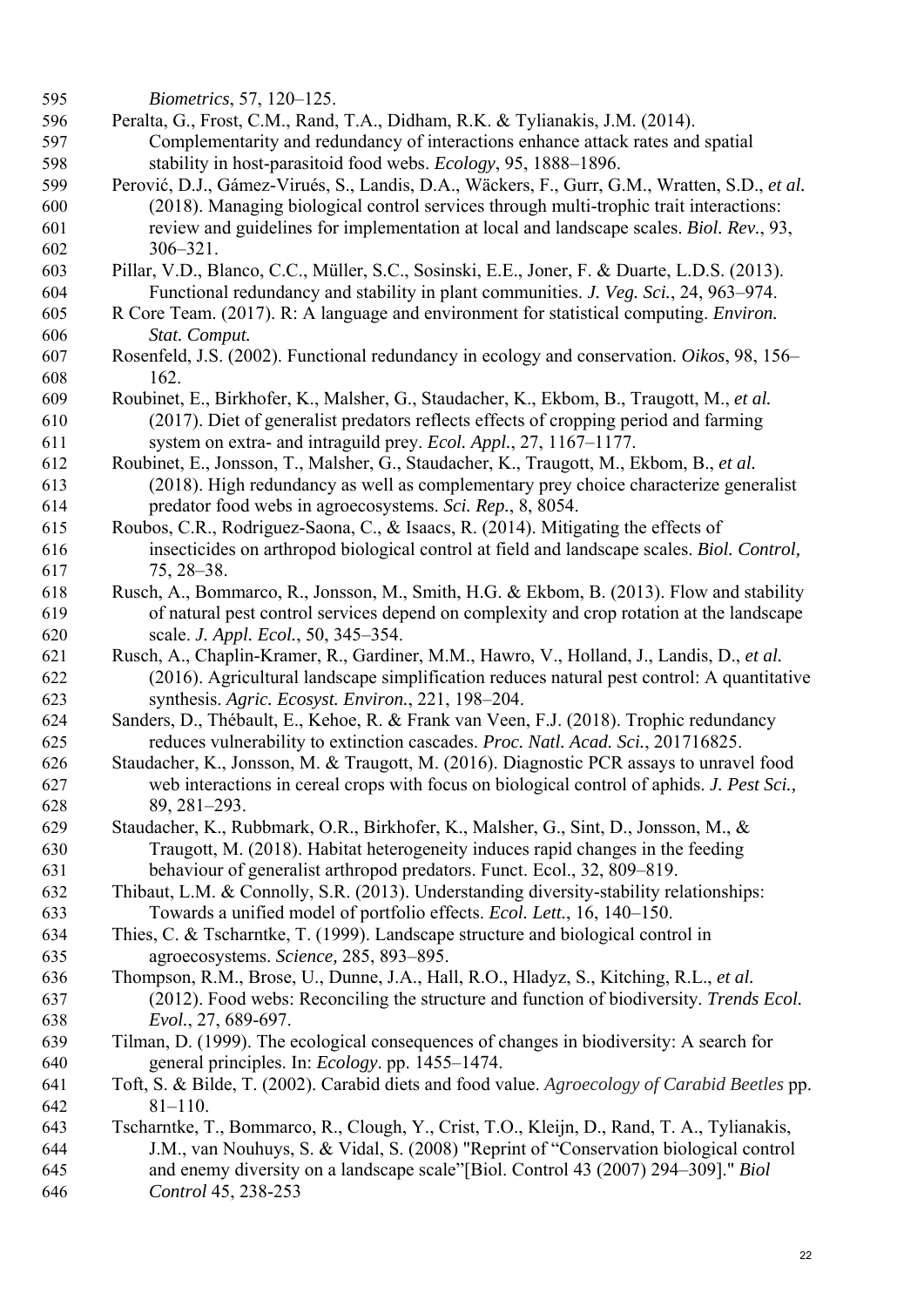| 647 | Tylianakis, J.M., Laliberté, E., Nielsen, A. & Bascompte, J. (2010). Conservation of species |
|-----|----------------------------------------------------------------------------------------------|
| 648 | interaction networks. Biol. Conserv., 143, 2270–2279.                                        |
| 649 | Tylianakis, J.M., Tscharntke, T. & Klein, A.M. (2006). Diversity, ecosystem function, and    |
| 650 | stability of parasitoid-host interactions across a tropical habitat gradient. Ecology, 87,   |
| 651 | 3047-3057.                                                                                   |
| 652 | Veddeler, D., Tylianakis, J., Tscharntke, T. & Klein, A.M. (2010). Natural enemy diversity   |
| 653 | reduces temporal variability in wasp but not bee parasitism. Oecologia, 162, 755–762.        |
| 654 | Weibull, A.C., Östman, Ö. & Granqvist, Å. (2003). Species richness in agroecosystems: The    |
| 655 | effect of landscape, habitat and farm management. Biodivers. Conserv., 12, 1335–1355.        |
| 656 | Zhu, G., Gariepy, T.D., Haye, T. & Bu, W. (2017). Patterns of niche filling and expansion    |
| 657 | across the invaded ranges of Halyomorpha halys in North America and Europe. J. Pest          |
| 658 | Sci. (2004)., 90, 1045-1057.                                                                 |
| 659 | Zuur, A., Ieno, E.N., Walker, N., Saveliev, A.A. & Smith, G.M. (2009). Generalised           |
| 660 | Estimation Equations. In: Mixed Effects Models and Extensions in Ecology with R.             |
|     |                                                                                              |
| 661 | Springer, New York, pp. 295–321.                                                             |
| 662 |                                                                                              |
| 663 |                                                                                              |
| 664 |                                                                                              |
|     |                                                                                              |
| 665 |                                                                                              |
|     |                                                                                              |
| 666 |                                                                                              |
|     |                                                                                              |
|     |                                                                                              |
| 667 |                                                                                              |
|     |                                                                                              |
| 668 |                                                                                              |
|     |                                                                                              |
| 669 |                                                                                              |
|     |                                                                                              |
| 670 |                                                                                              |
|     |                                                                                              |
| 671 |                                                                                              |
|     |                                                                                              |
| 672 |                                                                                              |
|     |                                                                                              |
| 673 |                                                                                              |
|     |                                                                                              |
| 674 |                                                                                              |
|     |                                                                                              |
| 675 |                                                                                              |
|     |                                                                                              |
| 676 |                                                                                              |
|     |                                                                                              |
| 677 |                                                                                              |
|     |                                                                                              |
|     |                                                                                              |
| 678 |                                                                                              |
|     |                                                                                              |
| 679 |                                                                                              |
|     |                                                                                              |
| 680 |                                                                                              |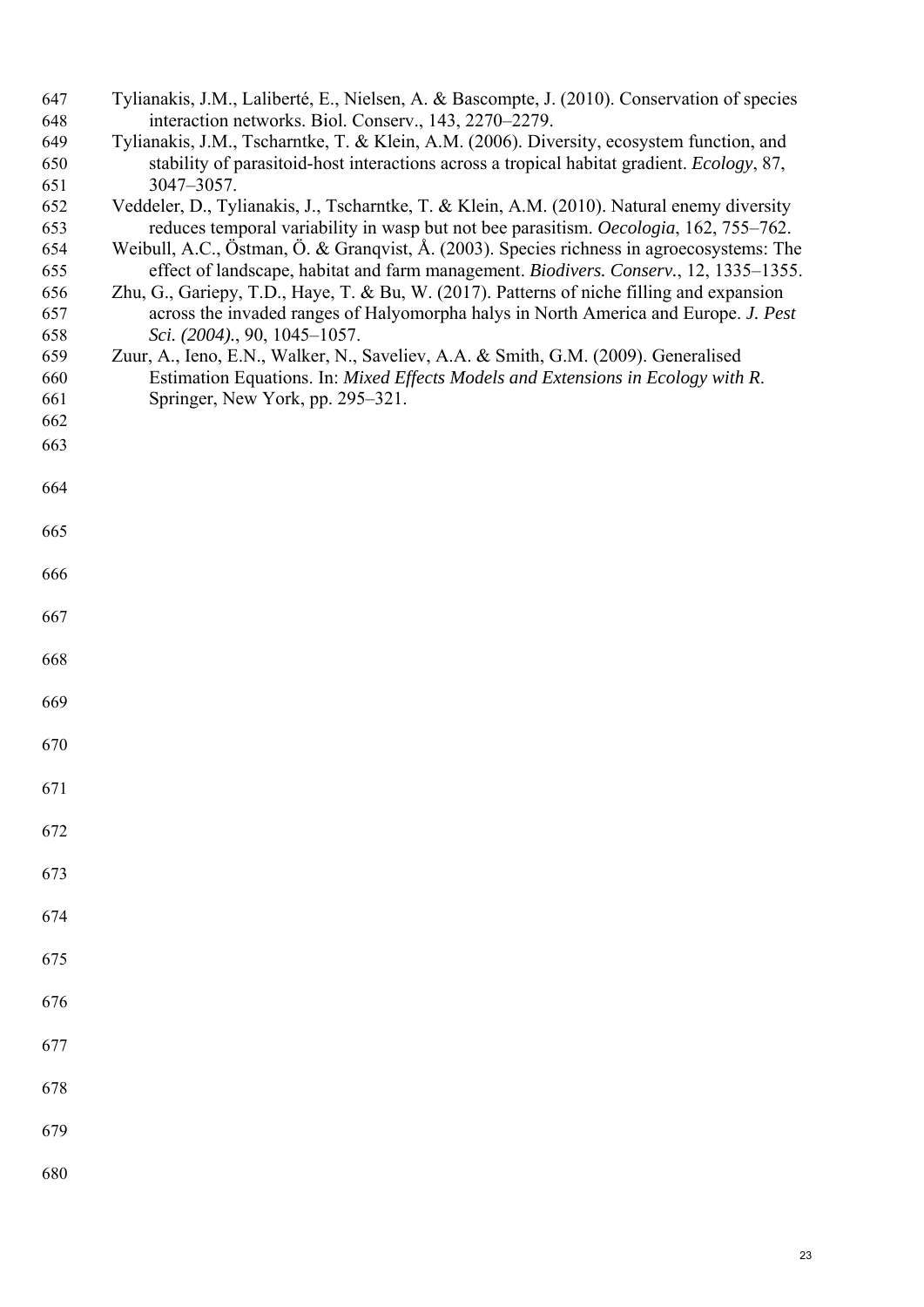681 **Table 1:** Model selection results for candidate sets of generalized estimating equations (GEE) 682 for habitat effects within 1 km radius on the level of functional redundancy of predation on 683 aphids in spring barley fields in central Sweden. Listed are models with an AIC  $\leq$  2.0 and 684 models including only one predictor. Parameter estimates (PE) and 95% confidence intervals 685 are presented for each factor when it was the sole predictor. Significant interactions (i.e., 95% 686 confidence intervals not crossing zero) are highlighted in bold. Farming system includes 687 conventional and organic management. QICc is the quasi-likelihood under the independence 688 model criterion corrected for small sample sizes. ΔQICc is the difference in QICc in relation 689 to the best model. QICcw is the relative likelihood of the respective model. All models 690 include the random factors field and sampling session in an autoregressive correlation matrix 691 (AR1) error structure.

692

| <b>Model</b>                       | OIC <sub>c</sub> | $\Delta QIC_c$ | $OIC_{cw}$ | PE (95% CI)        |
|------------------------------------|------------------|----------------|------------|--------------------|
| Habitat patches                    | 165.2            |                | 0.40       | $0.09(0.04-0.14)$  |
| Habitat patches x Farming system   | 166.4            | 1.2            | 0.21       |                    |
| Habitat patches $+$ Farming system | 166.9            | 1.7            | 0.17       |                    |
| Cumulative border length           | 169.2            | 4.0            | 0.05       | < 0.001            |
| Landscape diversity $(e^H)$        | 181.7            | 16.5           | < 0.01     | $0.69(0.10-1.37)$  |
| Farming system                     | 190.8            | 25.6           | < 0.01     | $0.28(-1.25-1.82)$ |

693

694

703

704

705

706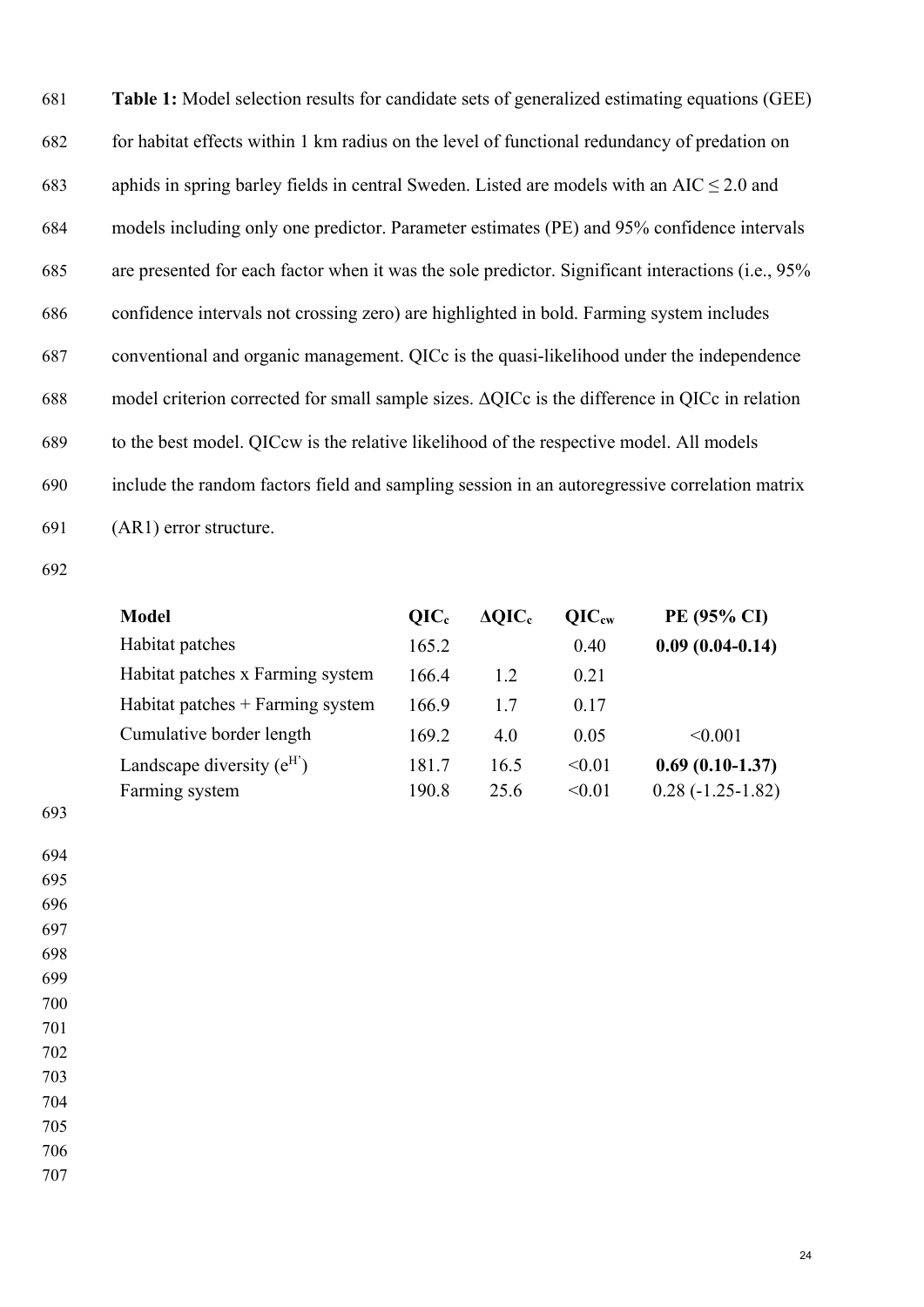| 708 | <b>Table 2:</b> Subset of prey groups of ground-dwelling arthropod predators in spring barley   |
|-----|-------------------------------------------------------------------------------------------------|
| 709 | fields in central Sweden used in the analysis. Total number of predator species tested positive |
| 710 | for consumption of each prey group, predation evenness among predator species and               |
| 711 | parameter estimates (PE) derived from generalized estimating equations (GEE) for the            |
| 712 | relationship between biodiversity and functional redundancy of predation on each respective     |
| 713 | prey group are shown. Significant correlations (i.e., 95% confidence intervals not crossing     |
| 714 | zero) are highlighted in bold.                                                                  |

|     |                       |                   | Predator<br>species<br>feeding on | <b>Predation</b><br>evenness among |                    |
|-----|-----------------------|-------------------|-----------------------------------|------------------------------------|--------------------|
|     | <b>Prey group</b>     | <b>Prey class</b> | prey group                        | predators(E)                       | <b>PE (95%CI)</b>  |
|     | Bird cherry-oat aphid | extraguild        | 32                                | 0.94                               | $0.93(0.79-1.06)$  |
|     | Springtails           | extraguild        | 30                                | 0.92                               | $1.01(0.83-1.19)$  |
|     | Earthworms            | extraguild        | 21                                | 0.74                               | $0.39(0.08-0.69)$  |
|     | True files            | extraguild        | 18                                | 0.70                               | $0.23(0.07-0.39)$  |
|     | Sheet-web spiders     | intraguild        | 16                                | 0.73                               | $0.35(0.20-0.49)$  |
|     | Bembidion sp.         | intraguild        | 16                                | 0.69                               | $0.27(0.12-0.42)$  |
|     | Seven-spot ladybird   | intraguild        | 16                                | 0.63                               | $0.17(-0.10-0.44)$ |
| 715 |                       |                   |                                   |                                    |                    |
| 716 |                       |                   |                                   |                                    |                    |
| 717 |                       |                   |                                   |                                    |                    |
| 718 |                       |                   |                                   |                                    |                    |

- 
- 722
- 723
- 724
- 725
- 726
- 
- 727
- 728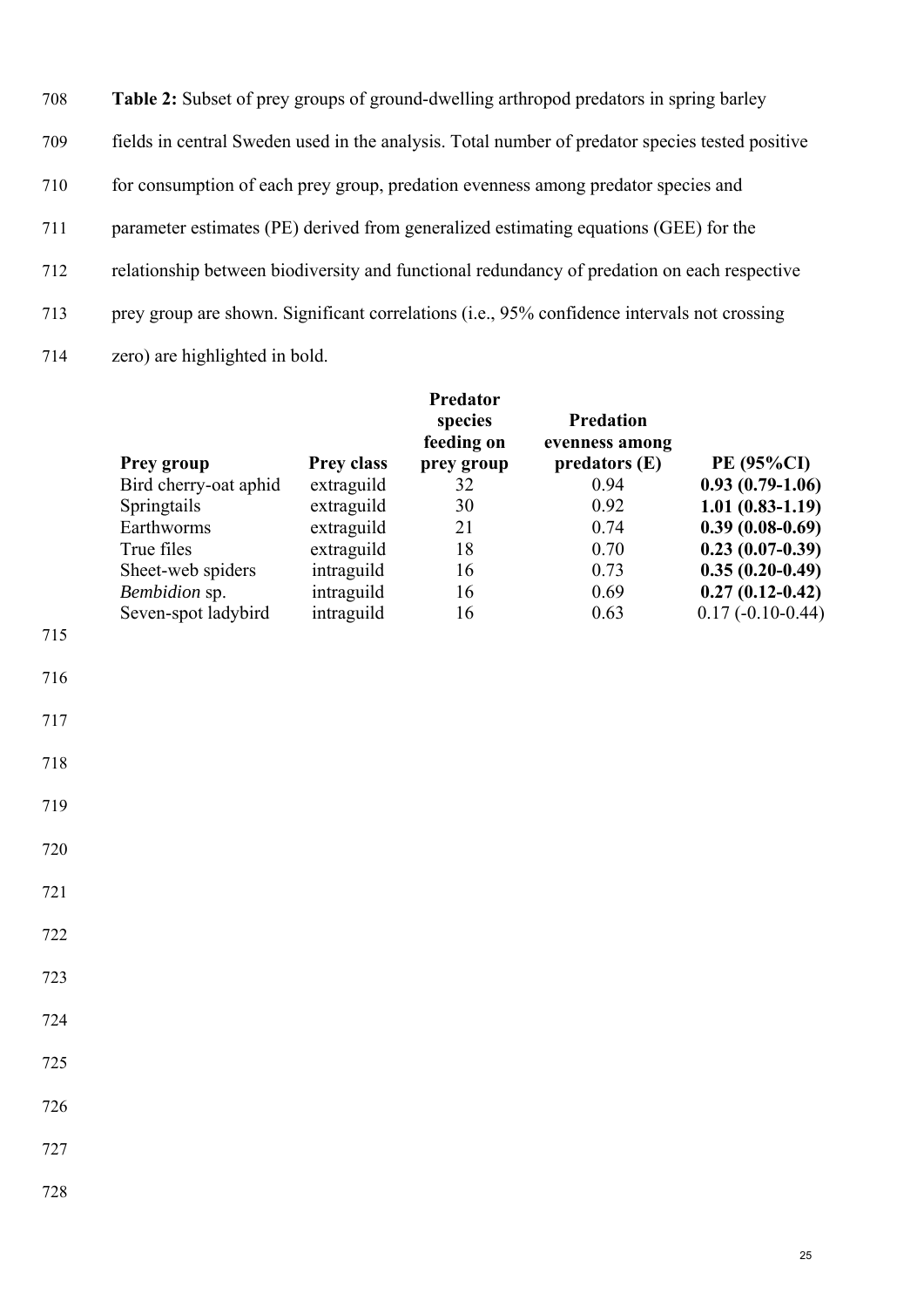| 729 | <b>Figure 1:</b> Example of high (Field OC; Shannon $H' = 1.51$ , 36 habitat patches) and low (Field |
|-----|------------------------------------------------------------------------------------------------------|
| 730 | JO; Shannon H' = $0.45$ , 15 habitat patches) landscape heterogeneity within a 1 km radius           |
| 731 | from the centre of pitfall trap transects in spring barley fields in central Sweden.                 |
| 732 |                                                                                                      |
| 733 | Figure 2: Relationship between the number of distinct habitat patches within a 1 km radius           |
| 734 | from the centre of pitfall trap transects and functional redundancy of aphid predation in            |
| 735 | spring barley fields in central Sweden. Functional redundancy is the diversity in mortality          |
| 736 | risk to predators within the predatory guild calculated as the exponential of the Shannon            |
| 737 | entropy $[e^H]$ . The regression and 95% confidence interval are fitted by generalized estimating    |
| 738 | equations.                                                                                           |
| 739 |                                                                                                      |
| 740 | Figure 3: Relationship between redundancy of predation and the diversity of ground-                  |
| 741 | dwelling arthropod predators in spring barley fields in central Sweden. Lines indicate               |
| 742 | regressions fitted by generalized estimating equations. Solid lines indicate extraguild and          |
| 743 | dashed lines intraguild predation, respectively.                                                     |
| 744 |                                                                                                      |
| 745 | Figure 4: Relationship between estimated effects of predator diversity on functional                 |
| 746 | redundancy (parameter estimates derived from generalized estimating equations) and                   |
| 747 | predation evenness of ground-dwelling arthropod predators [H'] in spring barley fields in            |
| 748 | central Sweden. Filled squares indicate extraguild and empty squares intraguild predation,           |
| 749 | respectively.                                                                                        |
| 750 |                                                                                                      |
| 751 |                                                                                                      |
| 752 |                                                                                                      |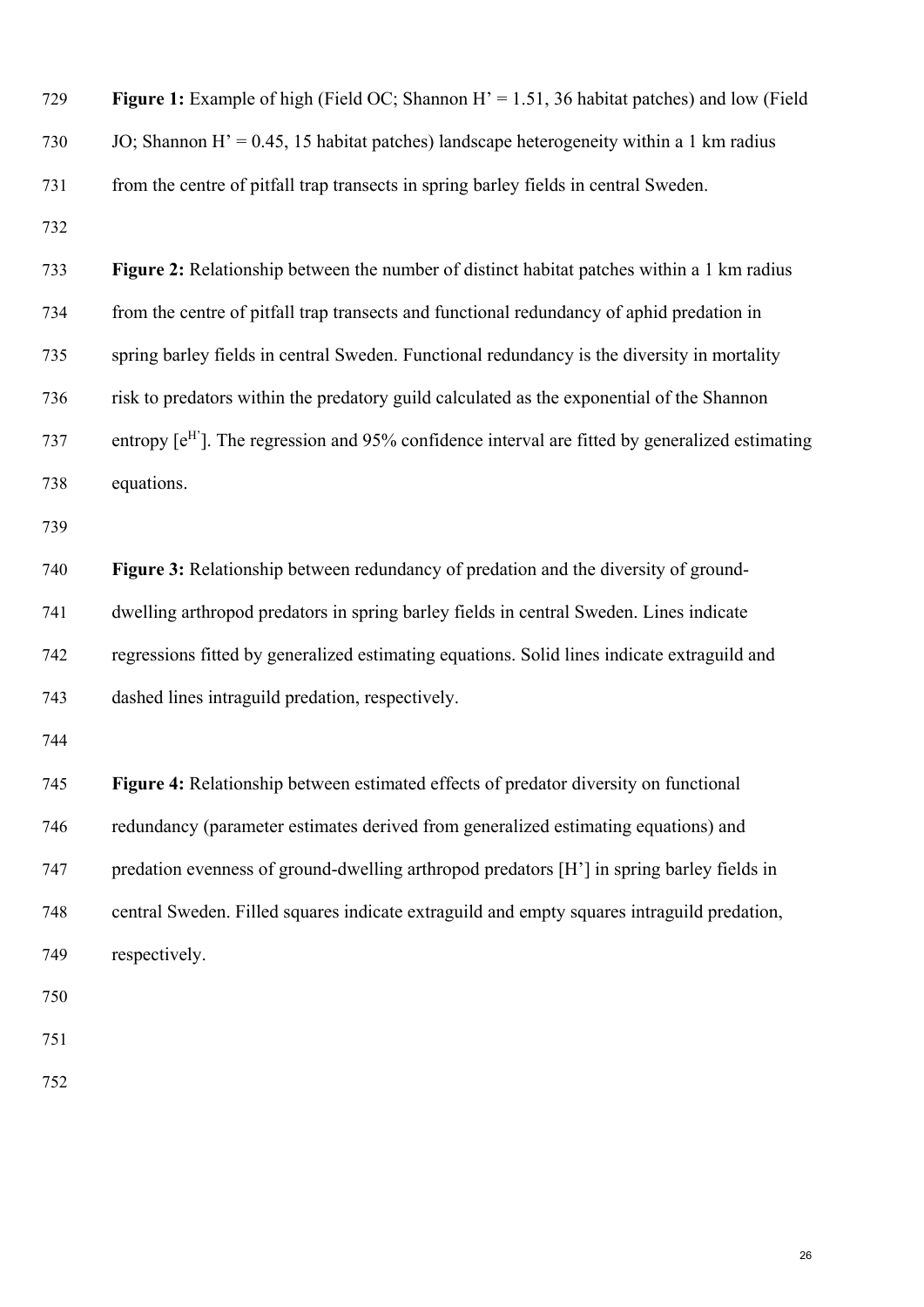

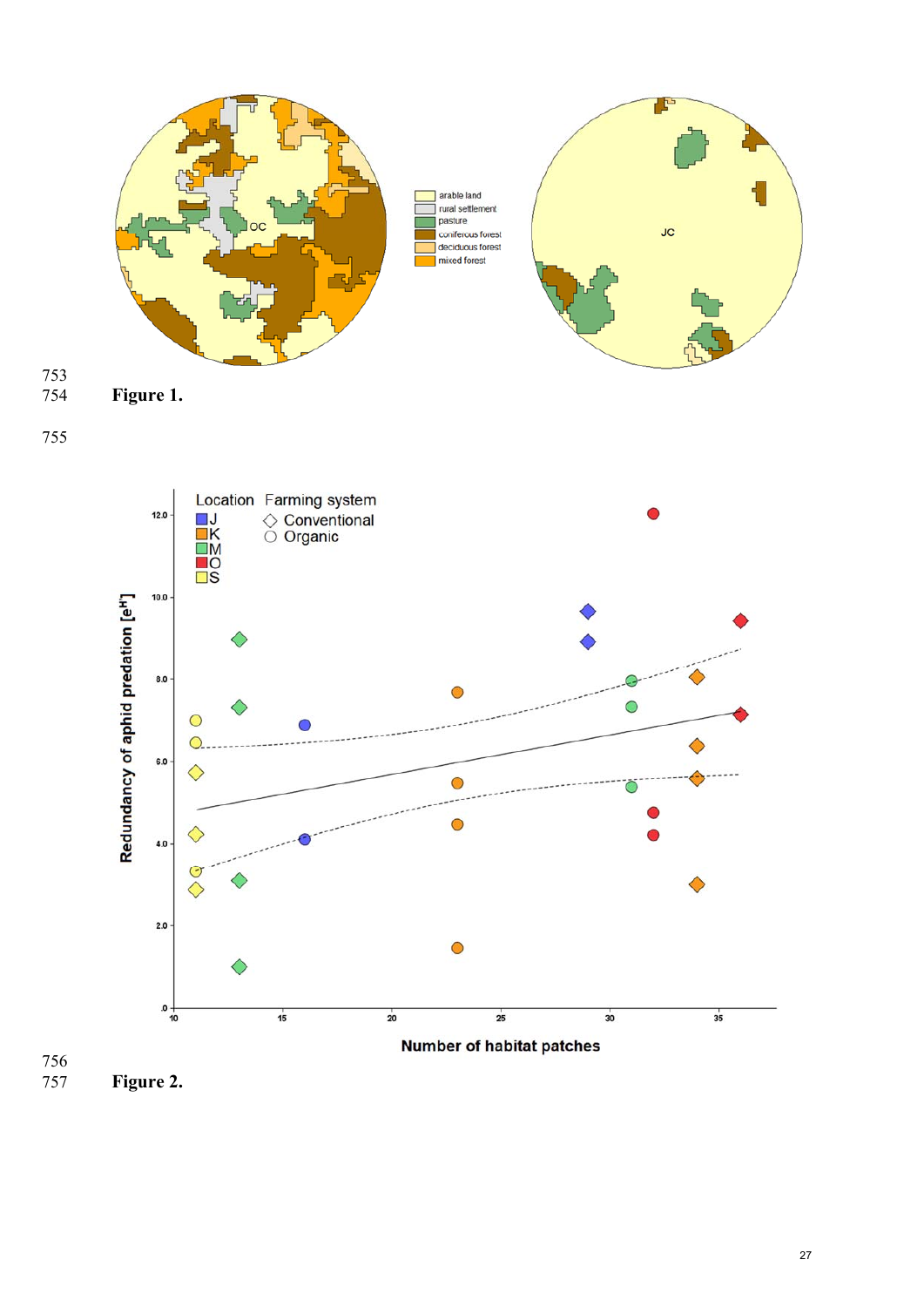